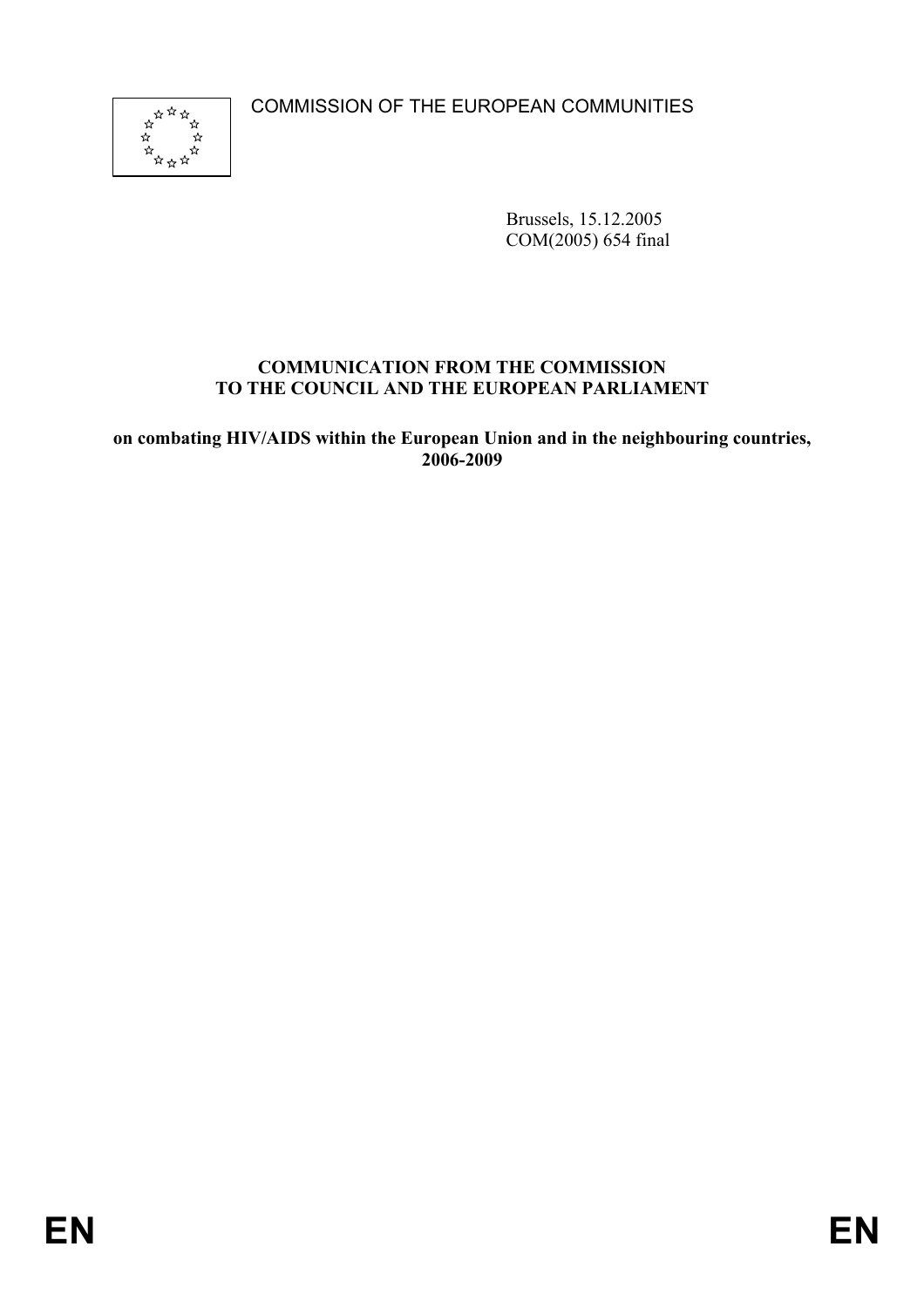#### **COMMUNICATION FROM THE COMMISSION TO THE COUNCIL AND THE EUROPEAN PARLIAMENT**

#### **on combating HIV/AIDS within the European Union and in the neighbouring countries, 2006-2009**

#### **1. INTRODUCTION**

This communication builds on the principles and priorities set out in the Commission working paper *"Coordinated and integrated approach to combat HIV/AIDS within the European Union and in its neighbourhood"* and sets out the main lines for action until the end of 2009. A more detailed action plan for the present phase is included in the Annex. Many of these activities have to be completed with partners and require the close involvement of players within Member States. This document brings together the relevant EU policies and instruments available, which play a role in combating HIV/AIDS. Concerning external action, this Communication is fully consistent with and contributes to implementing the overall policy frameworki

HIV/AIDS strategies are closely linked to strengthening the general European values on human security and the protection of human rights, including sexual and reproductive rights, the rights of minorities and the fundamental rights of migrants, refugees and displaced persons.

In this document the overall aims stated in the thematic chapters (Chapters 2 to 6) reflect the commitments made in the UNGASS<sup>ii</sup>, Dublin and Vilnius<sup>iii</sup> Declarations. Chapter 7 explores the possibilities to enhance implementation of HIV/AIDS policies in Russia and the area covered by the European Neighbourhood Policy.<sup>iv</sup>. The last chapter (Chapter 8) outlines the commitments ahead for all the partners and describes the possibilities for monitoring progress.

The state of the HIV/AIDS epidemic in Europe and the Mediterranean area is shown in Figure 1. Fuller details on the evolution of the epidemic can be found on www.eurohiv.org.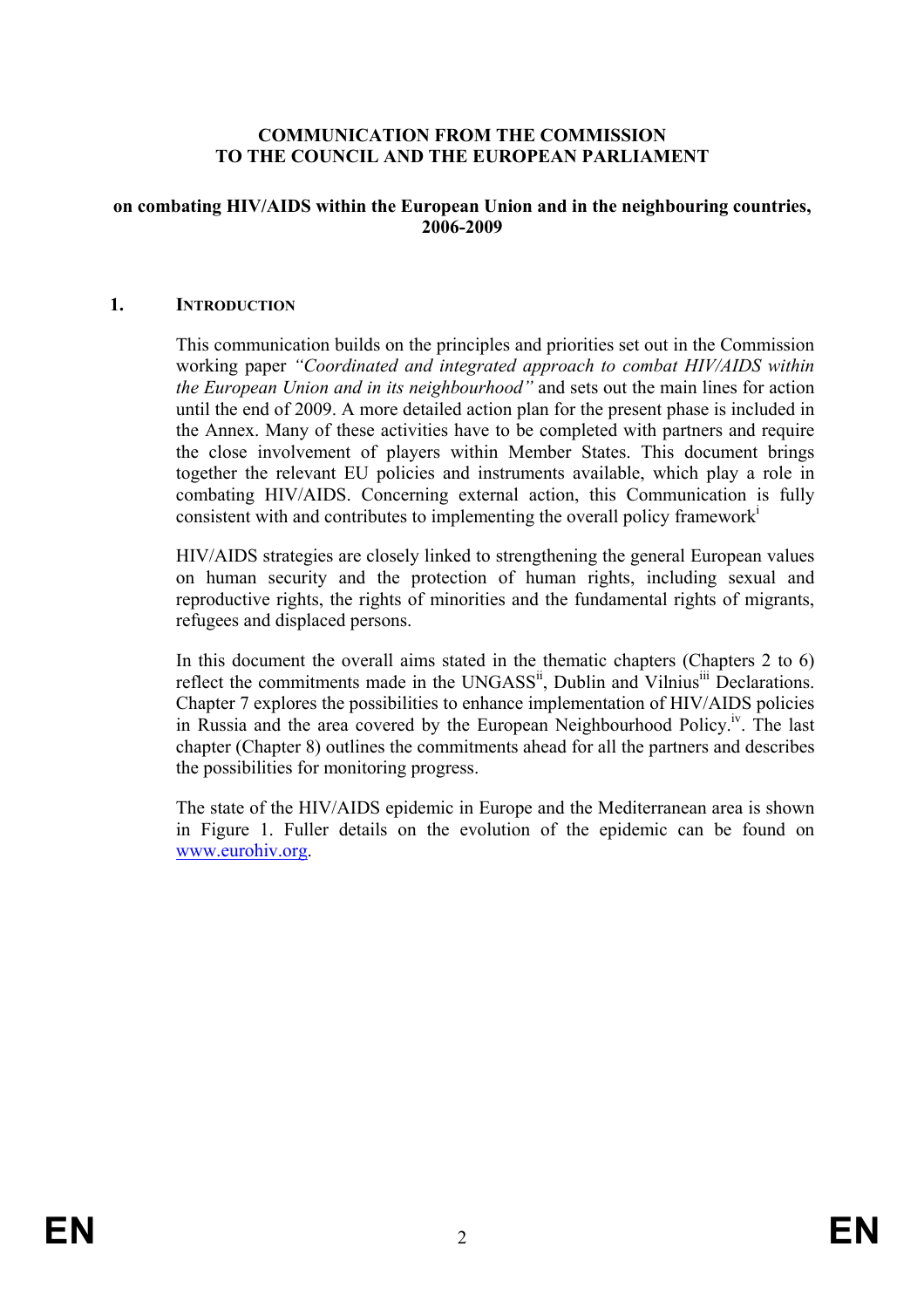

The Commission is concerned about the diminished focus on prevention, which remains the cornerstone for all other activities within the comprehensive approach to tackle HIV/AIDS. Without vigorous promotion of primary prevention measures, like education, the use of condoms and implementation of harm reduction measures (such as exchange of needles and syringes), any other targets set (such as the elimination of mother-to-child transmission or universal access to treatment) cannot be achieved. The other areas of action which need strengthening are human rights issues, surveillance, and actions targeted at specific vulnerable groups<sup>v</sup>.

Providing political leadership and advocacy is the main value added of the EU activities on HIV/AIDS. The Commission will continue to keep HIV/AIDS and related issues on the wide political agenda and provide leadership to combat stigma and discrimination, and promote the provision of universal access to prevention services, ARV treatment and harm reduction services for injecting drug users. Coordination, facilitating the development of a common knowledge base, provision of common tools for decision-making and additional funds to support national activities and research and development programmes in this field are other areas where joint action at EU/European level can add value to the work done elsewhere.

#### **2. INVOLVEMENT OF CIVIL SOCIETY**

*The aim is to strengthen the involvement of civil society in all aspects of the response to the epidemic, including policy development, implementation, monitoring, and evaluation.* 

\*\*\*\*\*\*\*\*\*\*

Since Dublin the Commission has involved civil society<sup>vi</sup> organisations in the HIV/AIDS Think Tank, which has now established a HIV/AIDS Civil Society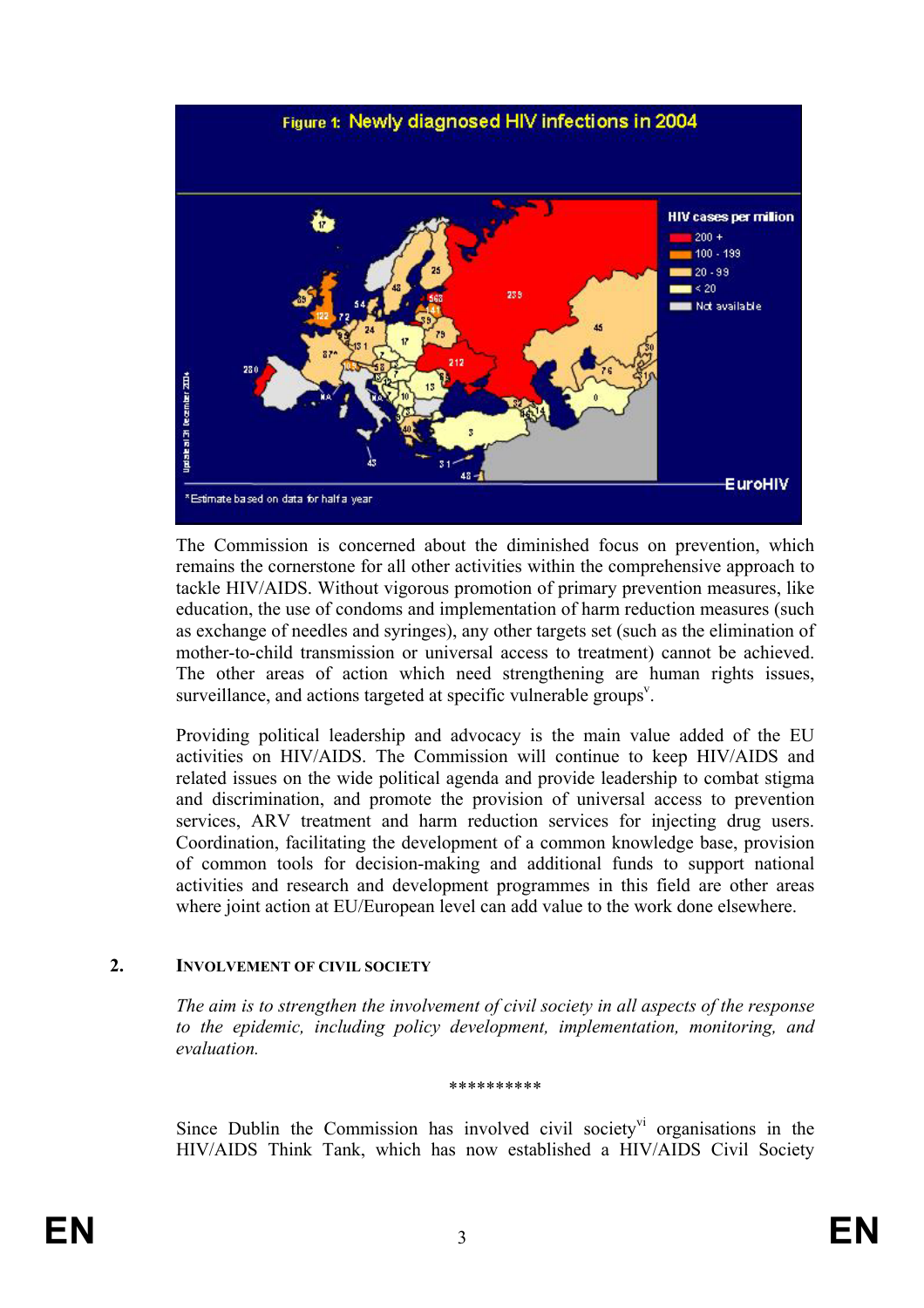Forum which met for the first time in September 2005. This is an informal working group to facilitate the participation of non-governmental organisations, including those representing people living with HIV/AIDS, in policy development and implementation and in information exchange activities. The Forum includes 30 organisations from all over Europe representing different fields of activity.

### *Action*

The Commission will actively involve civil society, and in particular people living with HIV/AIDS, in policy development, implementation and monitoring. The Commission invites regional and national authorities to facilitate the sustainability of the non-governmental and community-based organisations<sup>vii</sup> and their involvement in policy development, implementation, and monitoring both within the EU and in other European countries.

# *Partnership with the private sector*

For many businesses HIV/AIDS is already having an impact on their competitiveness. For others the potential risks are significant no matter whether HIV/AIDS prevalence is high or low. According to a survey conducted by the World Economic Forumviii in 2004, 10% of executives in Western Europe believe that HIV/AIDS will have some impact on their business, compared to 19% in Eastern Europe.

The Commission has established partnerships with the Alliance for Microbicide Development and Global HIV Vaccine Enterprise and has initiated collaboration with the Global Business Coalition, the pharmaceutical industry and other supportive businesses in order to define areas where they could work together to combat HIV/AIDS.

# *Action*

The Commission invites European businesses through the Union des Industries de la Communauté Européenne<sup> $1ix$ </sup> (UNICE) and other means, to strengthen their response to the epidemic and to play their role in implementing this strategy.

### **3. SURVEILLANCE**

*The aim is:* 

- *to improve and harmonise surveillance systems to track and monitor the epidemic, risk behaviour and vulnerability to HIV/AIDS;*
- *to contribute to the provision of incidence and prevalence data and information on other sexually transmitted infections, hepatitis C, hepatitis B and tuberculosis, particularly amongst those at the highest risk and most vulnerable;*
- *to support surveillance of HIV testing.*

\*\*\*\*\*\*\*\*\*\*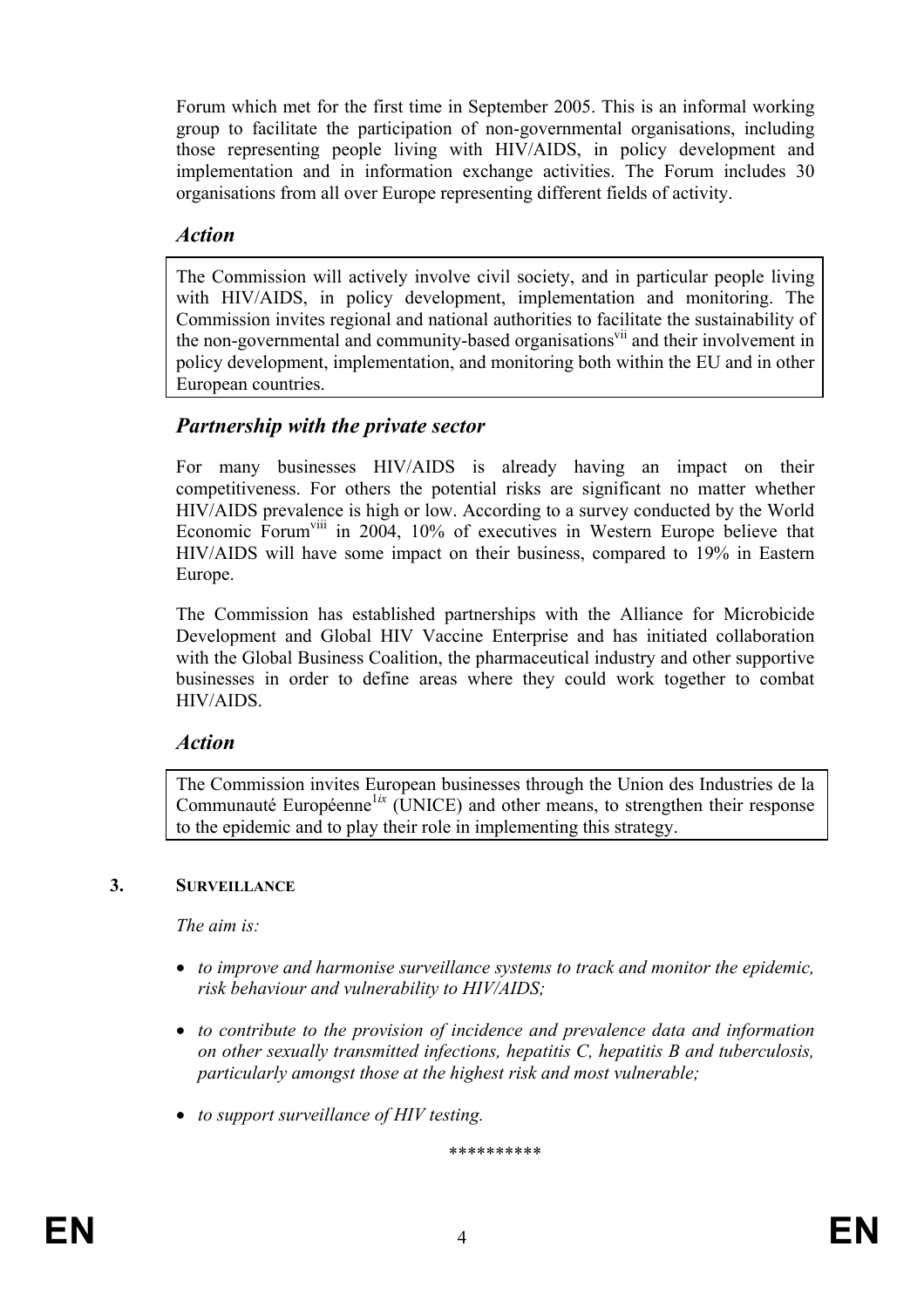Surveillance of HIV/AIDS in Europe is currently coordinated by the EuroHIV $^x$ surveillance network which is co-financed by the European Commission under the Public Health Programme<sup>xi</sup>. In 2008 the European Centre for Disease Prevention and Control (ECDC)<sup>xii</sup> will take responsibility for the network. As one of the ECDC's tasks is to operate the surveillance networks in an integrated way, overlaps and synergies between surveillance of HIV, tuberculosis, other sexually transmitted infections (STIs) and hepatitis B (HBV) and hepatitis C (HCV) will be addressed.

HIV case reporting has evolved into the key instrument for monitoring the epidemic in Europe. It is therefore crucial to have data from all European countries, which is not the case at the moment. Better strategies and more targeted measures need better information on the behavioural risk factors, like condom use or exchanges of needles and syringes. In countries with low HIV prevalence, surveillance should also be organised in a way to detect early signs of the entry of HIV into the population groups more exposed to risk of infection. To help plan future treatment and service needs, the true number of new HIV infections per year [HIV incidence] should also be known. At the moment the majority of the newly reported cases are in fact infections contracted many years ago.

The capacity for monitoring the susceptibility of HIV to ARV drugs should be developed into an integral part of HIV surveillance at national and European level.

# *Action*

The Commission will promote surveillance as an important basis for any strategies and policies to combat HIV/AIDS.

The Commission will support, through existing structures<sup>xiii</sup>, collection and analysis of susceptibility data and, to this end, facilitate use of the existing EU financial instruments.

Member States should ensure the availability of resources [human, financial, equipment] and capability to achieve this and, to this end, consider use of the EU financial instruments.

The Commission will, in close collaboration with the ECDC, Member States, neighbouring countries and other partners:

- facilitate completion of the geographic coverage of HIV case reporting;
- reassess the objectives of AIDS surveillance and include its reporting in an integrated surveillance system;
- design a standardised approach for appropriate prevention indicators;
- develop estimates of HIV incidence in Europe;
- facilitate the setting-up of sentinel surveillance  $\frac{div}{dx}$  in high-risk groups;
- facilitate implementation of practical solutions to address the confidentiality obstacles.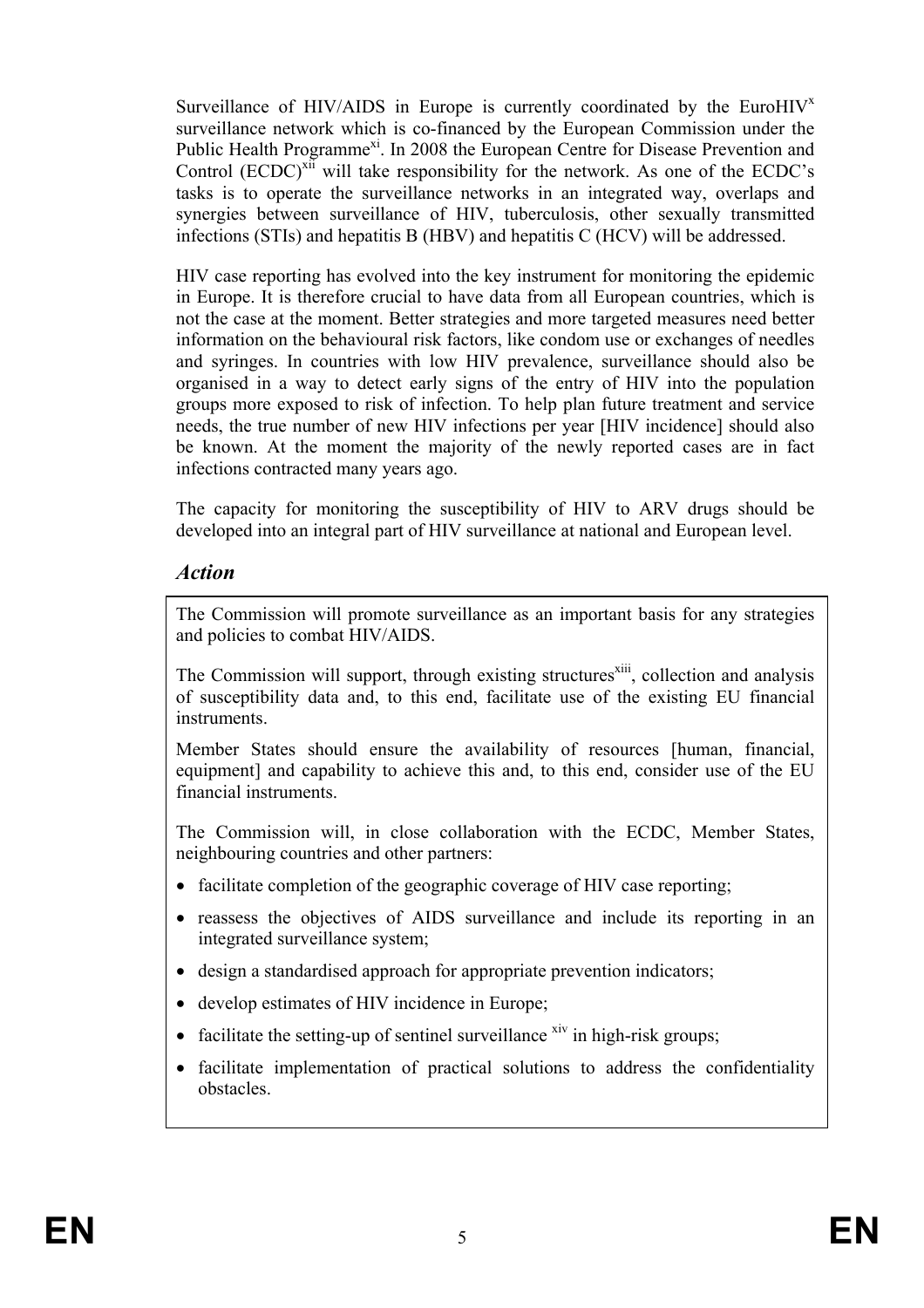#### **4. PREVENTION OF NEW HIV INFECTIONS**

*The aim is:* 

- *to facilitate the implementation of population-wide and targeted HIV prevention measures;*
- *to ensure that all citizens have access to information, education and services to reduce their vulnerability to HIV/AIDS;*
- *to scale up access to prevention, drug dependence treatment and harm reduction services for injecting drug users;*
- *to address the specific needs and requirements of migrant populations for nondiscriminating access to information and prevention, treatment, care and support;*
- *to support the monitoring and evaluation of prevention methods.*

\*\*\*\*\*\*\*\*\*\*

As there is no vaccine or curative treatment, prevention remains the cornerstone in the fight against HIV/AIDS. Wide implementation of primary prevention activities, education, promotion of condom use, implementation of harm reduction services and access to voluntary counselling and testing are imperative in order to attain the targets set in other areas. There is evidence from many European countries that the spread of HIV can be prevented, curbed or reversed through the implementation of proven, evidence-based intervention.

Based on HIV epidemiology within the EU and in neighbouring countries there is a need for intensified prevention measures for the general public, and targeted at specific groups such as youth, women, injecting drug users, men who have sex with men, commercial sex workers, prisoners, and migrant populations.

It is estimated that comprehensive HIV prevention measures could avert 63% of the 45 million new infections expected to occur between 2002 and 2010 globally<sup>xy</sup>.

While the numbers of people living with HIV/AIDS grow every year, prevention services are not growing at the same rate. According to United Nations estimates<sup>xvi</sup> there are currently 13 million regular injecting drug users (IDU) worldwide, and in Russia alone an estimated 1.5 million<sup>xvii</sup> - more than 11% of the worldwide estimate. Moreover, according to recent reports<sup>xviii</sup> 7.6% of IDUs in Eastern Europe have access to harm reduction programmes.

Prevention is closely linked with treatment, as greater access to ARV treatment reinforces HIV prevention through increased voluntary counselling and testing. This in turn contributes to reducing stigma and discrimination, which are still barriers to success. Another hindrance for success can be the effectiveness and overall quality of existing prevention programmes, which are still poorly evaluated and monitored.

The prevention of mother-to-child transmission remains one of the priorities for action. After the Vilnius Conference<sup>xix</sup> the Commission has consulted relevant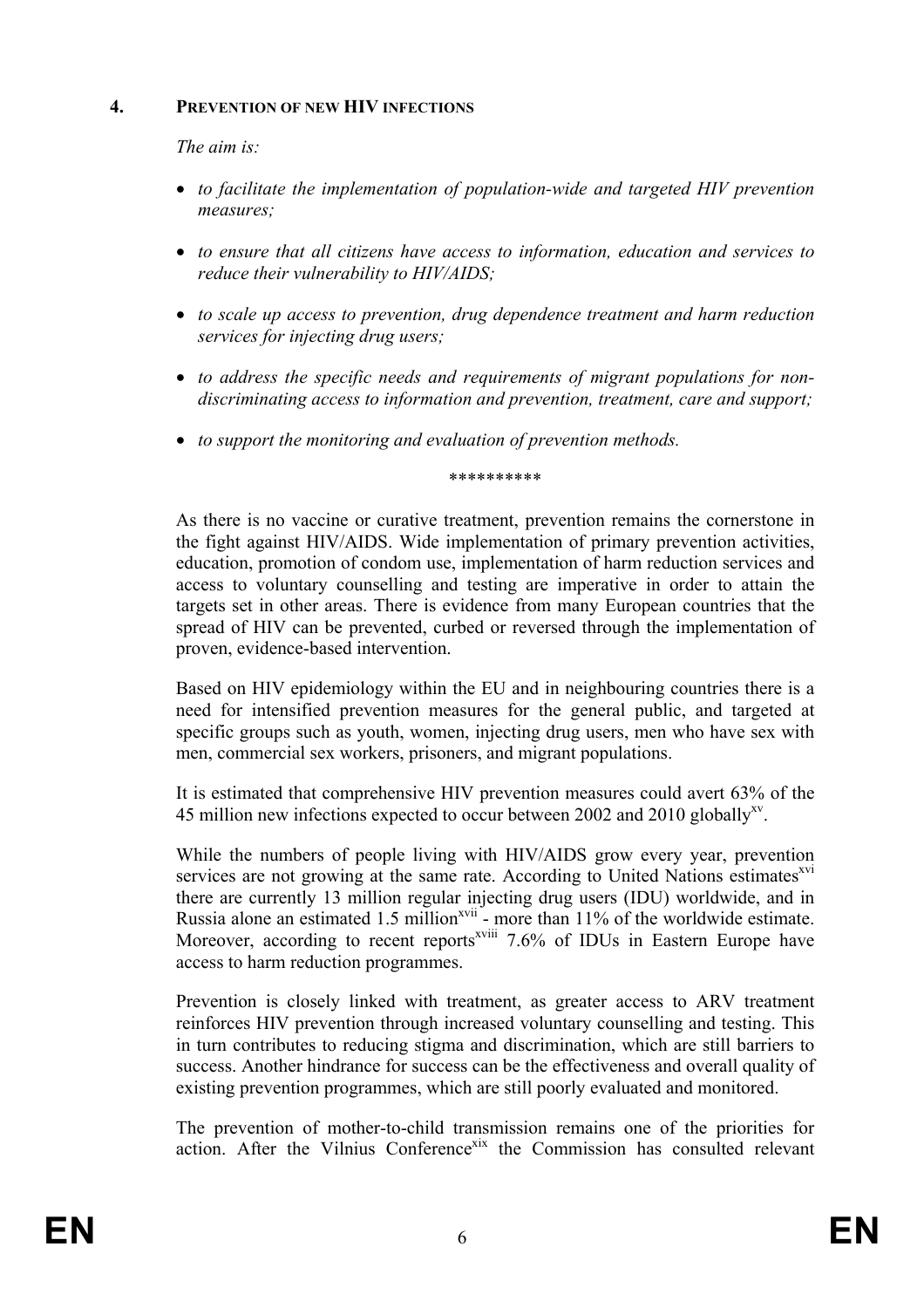stakeholders and experts on the issue and will continue to define the areas where action at EU-level is needed.

# *Action*

The Commission will promote the implementation of comprehensive prevention programmes and their expansion to reach the most vulnerable populations.

The Commission will give priority in work on sexual and reproductive health to developing innovative strategies to promote safe sex and to address the increase in risk-taking behaviour among young people within the Public Health Programme.

The Commission will prepare a situation report on mother-to-child transmission in Europe. The need for future action will be assessed on this basis.

# *4.1 Reduction of health-related harm associated with drug dependence*

The Council adopted the EU Drug Strategy for 2005-2012 in December 2004 and an EU Drugs Action Plan<sup>xx</sup> for 2005-2008 implementing the Strategy in June 2005. Prevention of HIV/AIDS is a central issue in the Drugs Action Plan, which calls for integrated comprehensive programmes to be implemented at national and regional levels.

EU drugs policies should be implemented in line with the policy on HIV/AIDS. Synergies can be found, for example, in the area of research, where the Drugs Action Plan calls for research on effective intervention to prevent HIV/AIDS and research on identifying protective factors in countries with low HIV/AIDS prevalence rates among drug users.

The Commission will prepare a progress report on implementation of the 2003 *Council Recommendation on the prevention and reduction of health-related harm associated with drug dependence*<sup>xxi</sup>. The need for future action will be assessed on the basis of this report.

# *Action*

The Commission invites the Member States to improve the availability of and access to harm reduction services in order to prevent health risks related to drug use and drug-related deaths.

The Commission invites the Member States to ensure the availability of substitution treatment corresponding to the demand for treatment.

# *4.2 Education*

Prevention of HIV and other sexually transmitted infections (STIs) is possible only if the knowledge is combined with healthy behavioural change. Therefore it is of utmost importance to include schools and other educational settings in HIV/AIDS prevention through their life skills health education programmes. Schools and other educational settings can also help reducing the stigma and discrimination attached to HIV/AIDS.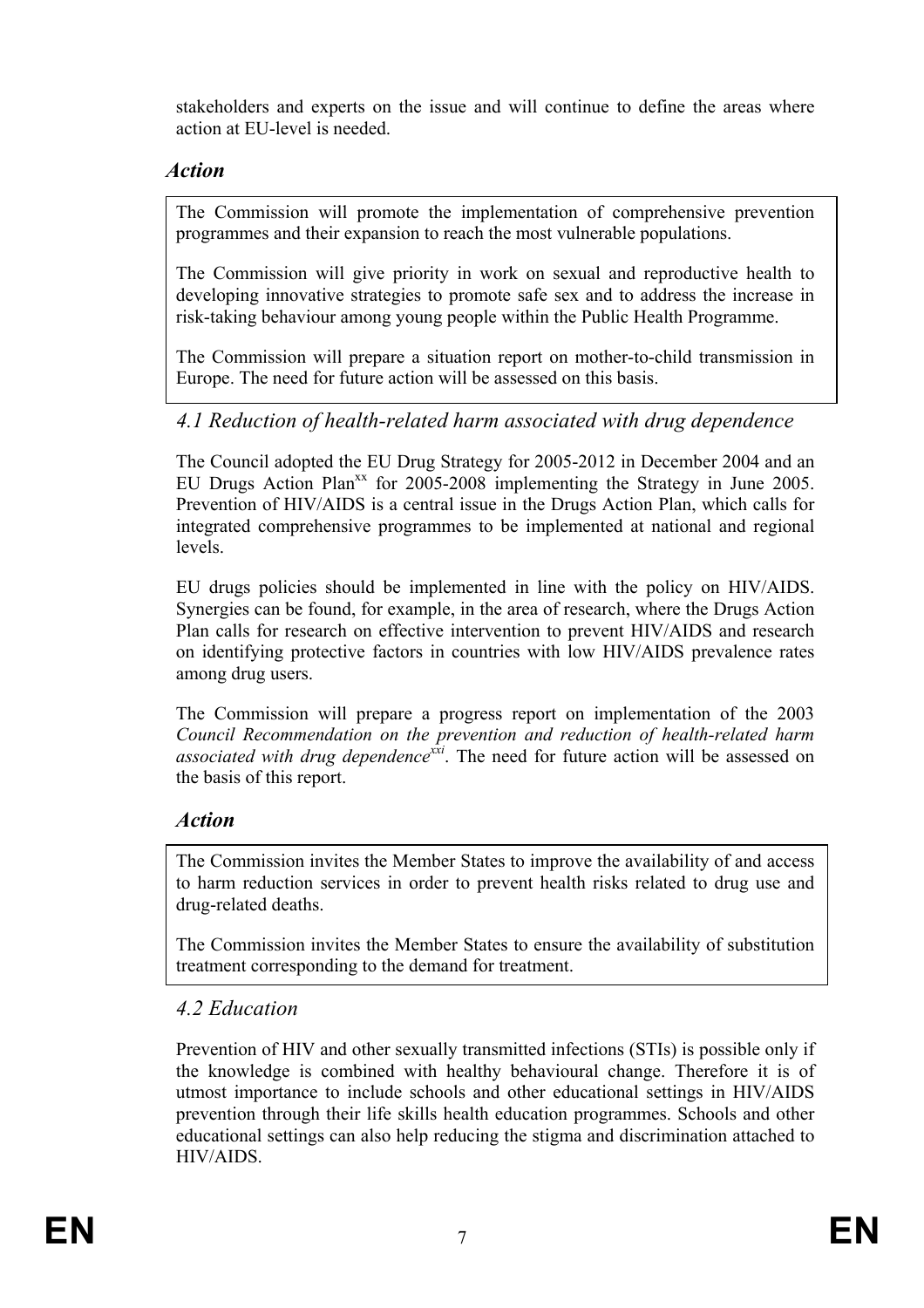# *Action*

The Commission will promote the development of tailor-made training curricula for health care personnel and other professionals involved in services dealing with people living with HIV/AIDS and with populations that are particularly vulnerable to HIV/AIDS (including intravenous drug users and migrants).

The Commission will facilitate implementation of the skills-based approach to promote effective behaviour change among youth in schools and other appropriate settings through the exchange of information and best practices and development of training modules.

### **5. VOLUNTARY COUNSELLING AND TESTING, TREATMENT, CARE AND SUPPORT**

*The aim is:* 

- *to combat stigma and discrimination against people living with HIV/AIDS in Europe;*
- *to support the provision of universal access to effective, affordable and equitable treatment and care, including safe antiretroviral treatment;*
- *to support the promotion of social and labour market integration for those living with HIV/AIDS.*

\*\*\*\*\*\*\*\*\*\*

Affordable and accessible services and good treatment results reduce stigma and social exclusion and promote responsible sexual behaviour which, in turn, contributes to preventing the spread of HIV.

There is a need for a comprehensive set of health services to provide good quality treatment and care. Voluntary counselling and testing (VCT) is a cornerstone for all services as it allows early diagnosis of HIV infection and ensures timely access to appropriate intervention for the infected. These services should also cover people living with HIV/AIDS (PLWHA) with hepatitis B, hepatitis C or tuberculosis coinfection. Drug substitution therapy for injecting drug users (IDUs) is an important component of services contributing to effective treatment and care.

PLWHA should play an active role in managing their condition (treatment preparedness). The services provided should be supportive, inclusive and empowering, giving people more control over their lives. Social services should be integrated with health services to the extent possible and should be sensitive to special vulnerable groups.

Highly active antiretroviral therapy (HAART) makes a significant impact on the quality of life of PLWHA. Successful use of HAART also implies considerable efforts to maintain adherence to lifelong treatment plus resources to monitor response, drug toxicities and interactions. In several countries the lack of experienced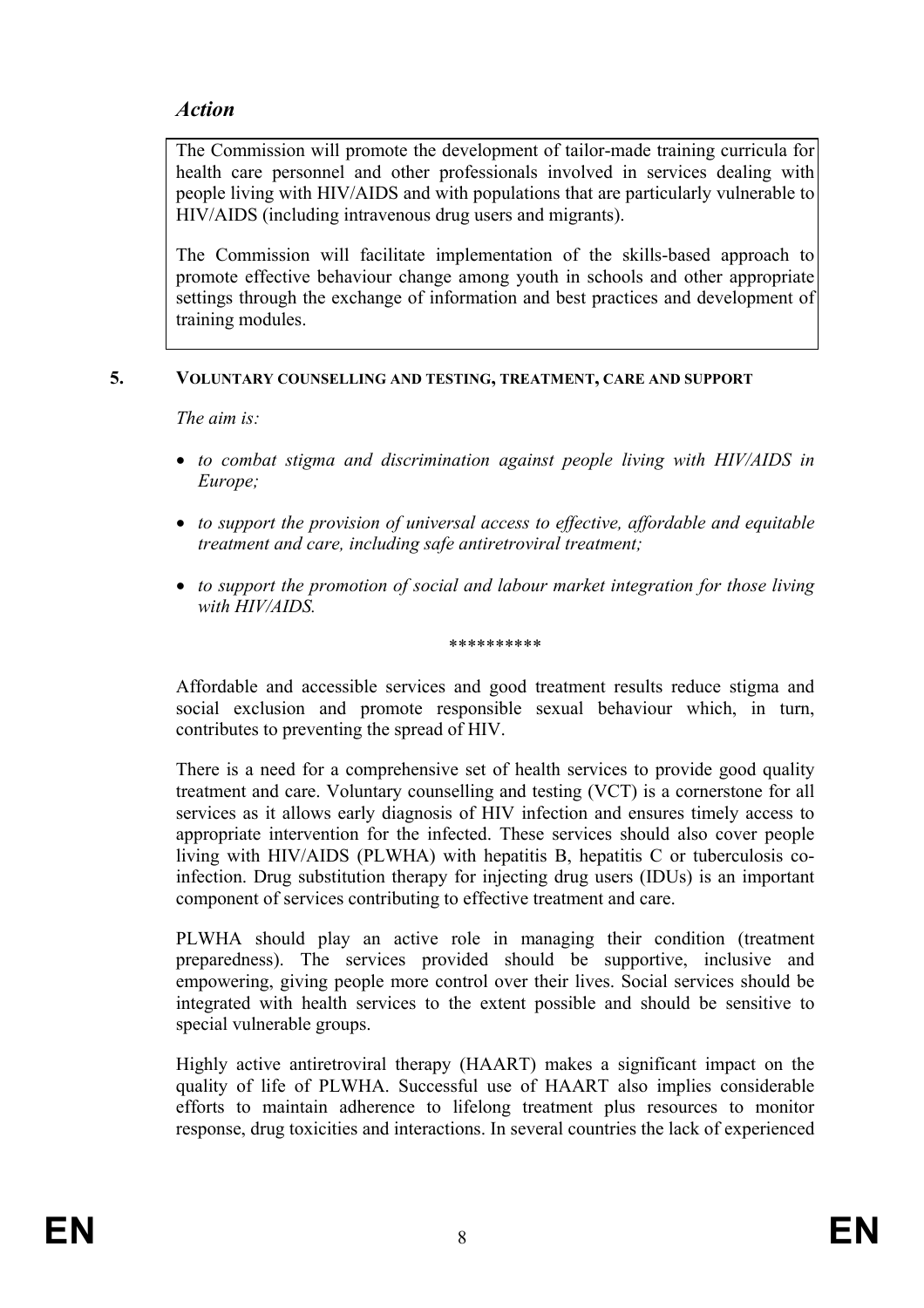service providers to reach certain vulnerable groups, such as injecting drug users and migrant populations, can further complicate management of treatment.

As the virus has the capability to develop resistance to antiretroviral agents, it is increasingly important to monitor the development of resistant strains. Insufficient laboratory capacity can be an obstacle to producing relevant susceptibility data.

# *Action*

The Commission will support capacity-building among service providers. Priority will be given to the development of tailor-made training curricula for health-care personnel and other professionals involved in services dealing with people living with HIV/AIDS and with populations that are particularly vulnerable to HIV/AIDS.

The Commission will support Member States in building up capacity in the nongovernmental organisations active in the field of HIV/AIDS to provide treatment counselling and support for better treatment preparedness.

The Commission will facilitate the development of HIV/AIDS surveillance at European level in order to include specific data sets on service use and treatment outcome.

The Commission will facilitate the development of a toolkit for the Member States providing a set of possible European models for comprehensive HIV/AIDS services. This toolkit could be made available to European Neighbourhood Policy partners<sup>xxii</sup>.

The Commission will support the efforts of the Member States concerned to ensure the availability of affordable ARV. Moreover, the Commission will study further possibilities for use in case of a public health emergency, such as a serious HIV/AIDS epidemic.

### **6. HIV/AIDS RESEARCH**

*The aim is:* 

- *to increase commitments to research and development for vaccines and microbicides;*
- *to invest in development of affordable and easier-to-use therapeutics and diagnostics to support expanded access to treatment;*
- *to support research driven by public health needs;*
- *to support the private sector (the small and medium –sized enterprises in particular) involvement and participation;*
- *to support the development of research into and evaluation of behavioural preventive methods.*

\*\*\*\*\*\*\*\*\*\*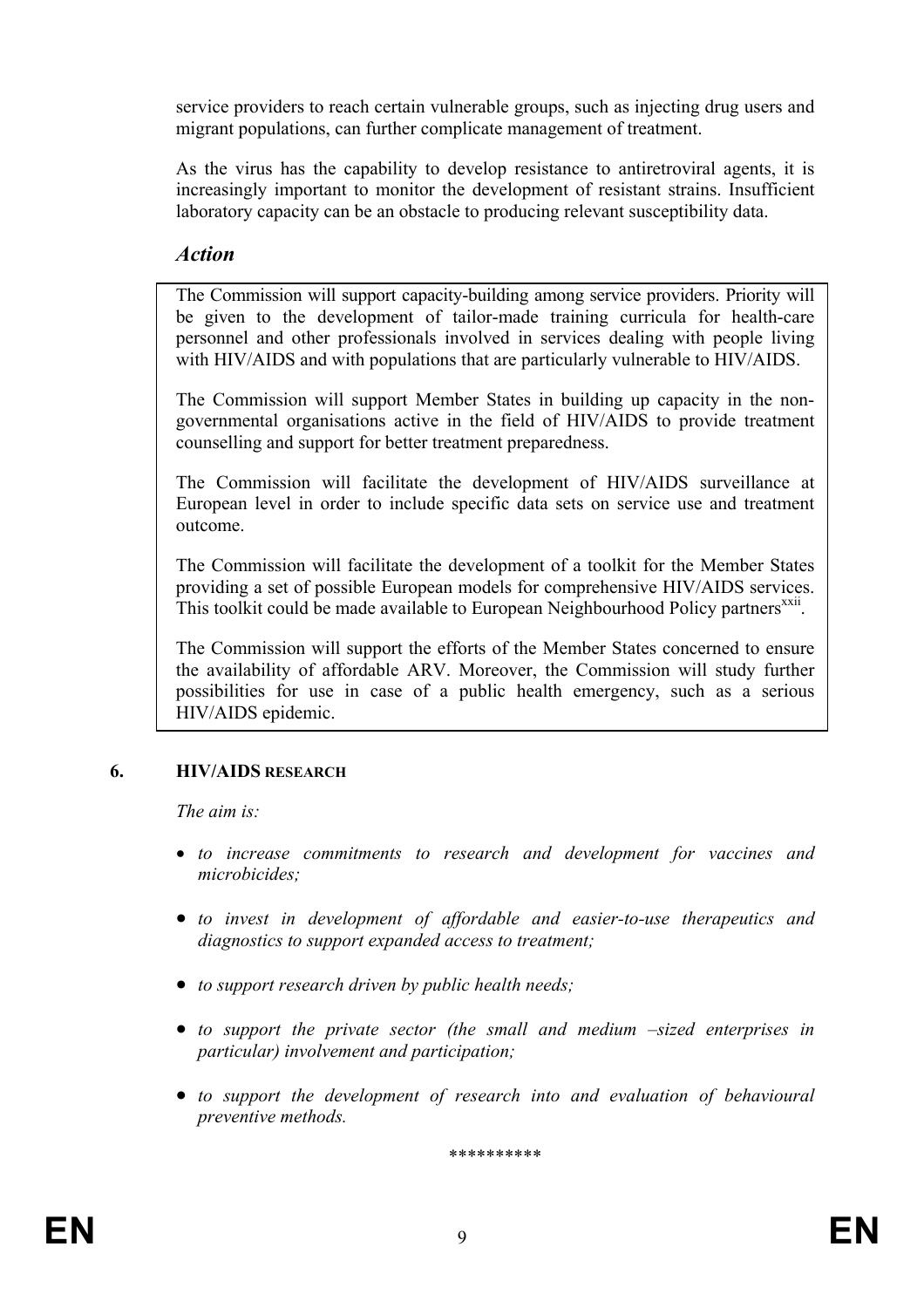Under the Sixth Framework Programme for research and development activities (FP6, 2002-2006), research on HIV/AIDS has become a top priority for the European Commission. Approximately EUR 50 million per year is allocated to this topic, financing both preventive and therapeutic approaches. Projects funded include big consortia, aimed at integrating and networking researchers working on new products to prevent and treat HIV/AIDS, and highly innovative approaches and more focussed research to develop new concepts for fighting the virus.

FP6 puts emphasis on the new Member States and the Eastern European neighbouring countries, encouraging them to participate both in EC-funded proposals and in the evaluation process. One example involving them is the coordination of cohort studies<sup>xxiii</sup> on treatment and follow-up of HIV-infected adults, children and pregnant women, HIV resistance and mother-to-child transmission. Another example is a Network of Excellence (NoE-new instrument under FP6) on therapeutic clinical trials, where participation by new Member States and Eastern European neighbouring countries is particularly encouraged. The network is expected to cover the period 2006-2010 and will aim at designing, standardising and coordinating clinical trials on HIV/AIDS at European level. The goal of the network should be to define optimum strategies for management of HIV infection and to develop guidelines for more efficient intervention in both Western and Eastern Europe.

# *Action*

The Commission has presented a proposal for the Seventh Framework Programme (FP7), which will be negotiated with the EU Member States. HIV/AIDS research will continue to be a priority under the FP7. The Commission has proposed an increase in funding for the Programme and will continue to stress its importance. The health research will concentrate on three main pillars: biotechnology for human health, translational research and delivery of health care to European citizens.

# **7. NEIGHBOURHOOD**

In this document "neighbourhood" means the Russian Federation and the partners under the umbrella of the European Neighbourhood Policy (ENP). The ENP covers 16 existing or potential partners: Algeria, Armenia, Azerbaijan, Belarus, Egypt, Georgia, Israel, Jordan, Lebanon, Libya, Moldova, Morocco, the Palestinian Authority, Syria, Tunisia and Ukraine.

Elsewhere, the candidate countries are involved in the activities through the accession process and instruments. The Commission will explore the possibilities and practical ways to extend the HIV/AIDS activities to the Western Balkans and Central Asia in the future.

The general principles for addressing HIV/AIDS in the neighbouring countries remain the same as stated in the Commission working paper. The Commission will support the development of strong and accountable political leadership to tackle the HIV/AIDS epidemic. The Commission will make optimum use of all existing instruments and future research and development, in particular clinical research, outcomes to address the needs of the partner countries better, while complying with the external aid procedures and mandate for action agreed in the relevant country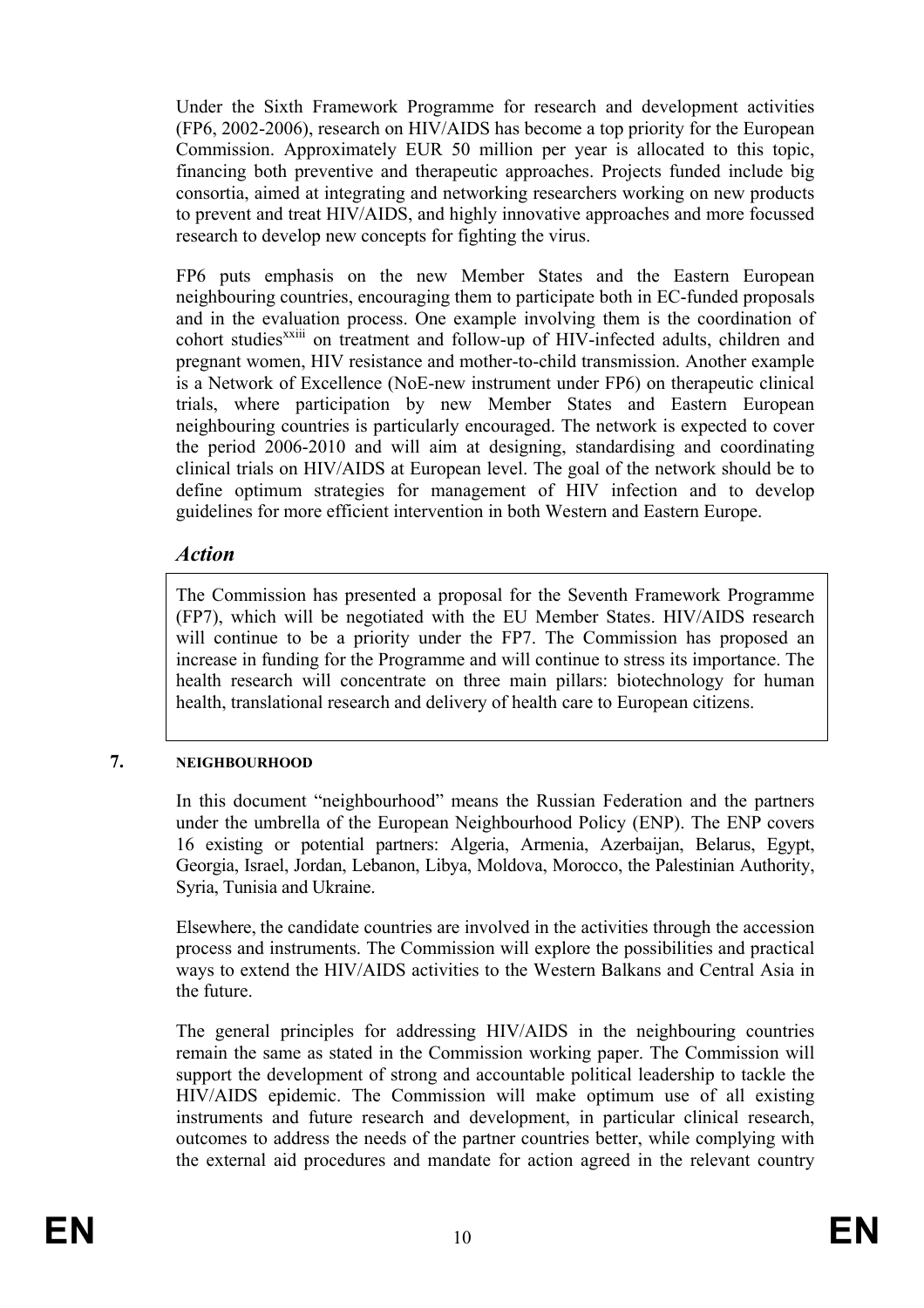strategy papers and indicative programmes. This will allow the Commission's operational departments to intervene in order to:

- facilitate evidence-based intervention embedded within the national strategy, work programme and expenditure framework jointly agreed with national authorities and other partners involved;
- join forces with other partners under such an approach to pave the way for what could set an example of good practices for neighbouring countries;
- optimise, through stronger EC involvement, use of the existing instruments such as the Global Fund and the European and Developing countries Clinical Trials Partnership (EDCTP) programme.

The Commission furthermore plans to involve increasingly the neighbouring countries in the EU's HIV/AIDS activities in order to exchange information and best practices.

The Commission will ensure that appropriate internal mechanisms are established to ensure the coherence of the approached proposed with the interventions of external action at bilateral (EC, Member States, and other bilateral partners) and multilateral levels (WHO, UNAIDS, Global Fund), taking into account lessons learned in the past.

# *7.1 The Russian Federation*

In 2003 the EU and Russia agreed to reinforce their cooperation by creating four "common spaces" under the umbrella of the Partnership and Cooperation Agreement. The roadmaps for the common spaces were agreed at the EU-Russia Summit in May 2005 and will form the basis for cooperation between the EU and Russia in the years to come. HIV/AIDS is mentioned in the context of drug prevention policies and education of youth, which are both crucial elements of a comprehensive HIV/AIDS strategy.

The Northern Dimension<sup>xxiv</sup> policy promotes dialogue and practical cooperation between the EU, Russia, Norway, and Iceland. Health is one of the five key areas identified, and it has been taken forward under the Northern Dimension Partnership in Public Health and Social Wellbeing<sup>xxv</sup>. HIV/AIDS has been the priority for action in this context, as well as within the intergovernmental cooperation in the Barents region<sup>xxvi</sup>.

# *Action*

The primary responsibility for the wellbeing and health of Russian citizens rests with the government of the Russian Federation. The process of planning specific joint action is based on the priorities in the common spaces roadmaps and will explore different options for exchanging best practices and networking in defined areas.

The Commission will continue the dialogue at political level to facilitate the development of leadership and the crucial collaboration between different authorities to tackle HIV/AIDS.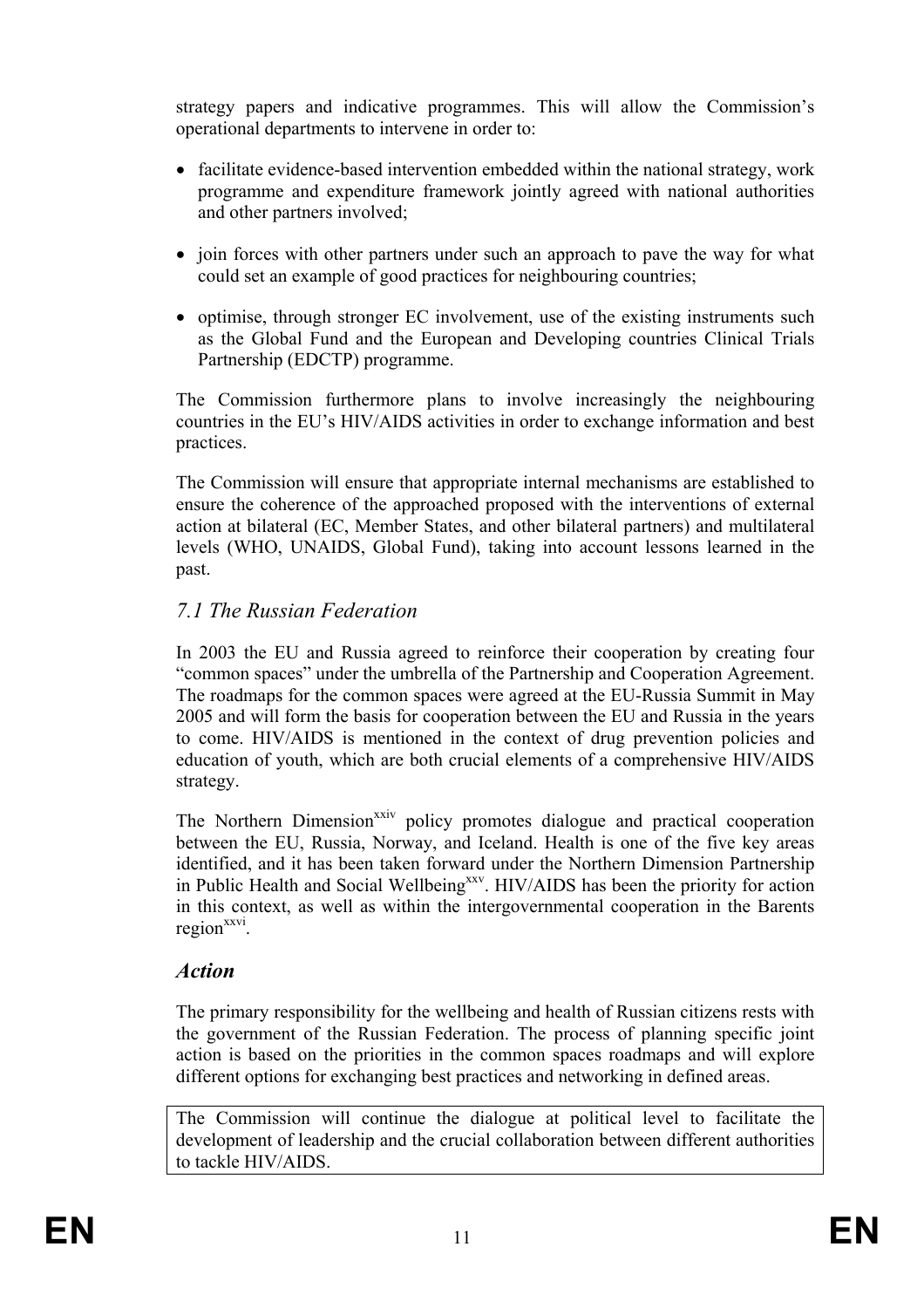The Commission invites the Russian Federation to collaborate in organising joint EU-Russia expert seminars on HIV/AIDS and related issues.

The Commission invites representatives of the Russian Federation to participate in the HIV/AIDS Think Tank and the Civil Society Forum.

The Commission will continue to work for the success of the Northern Dimension policy and to support the activities under the ND Partnership in Public Health.

# *7.2 Partners under the European Neighbourhood Policy*

Each of the ENP partners is responsible for leading, designing and implementing its national strategies to tackle the HIV/AIDS epidemic.

In 2004 the Commission published country reports concerning seven ENP partners (Israel, Jordan, Moldova, Morocco, the Palestinian Authority, Tunisia and Ukraine) followed by negotiation of ENP Action Plans, running three to five years, the implementation of which is now underway. In 2005, Country Reports were published on five more countries (Armenia, Azerbaijan, Egypt, Georgia, and Lebanon) and the development of ENP Action Plans for those countries is now ongoing. All these Action Plans refer to cooperation on public health, while those for Ukraine and Moldova also mention HIV/AIDS-related action.

Several seriously affected countries need substantial external resources to scale up their intervention and technical assistance to strengthen their health systems, which is the prerequisite for adequate response to HIV/AIDS.

### *Action*

The Commission invites the ENP partners, in particular those with an Action Plan, to participate in various EU activities on HIV/AIDS such as the Think Tank and the Civil Society Forum.

### **8. ACTION PLAN**

The European Commission proposes that the partners should take the work forward within the political framework outlined in the previous chapters and the specific action in the Action Plan (Annex), which will later be available on line and updated by the Commission in consultation with the HIV/AIDS Think Tank, the Civil Society Forum, and other relevant stakeholders.

The Commission will make available on the public health website an overview of the possible financing instruments which could be used for implementation of this strategy.

The Commission, together with partners (such as the Think Tank, UNAIDS, and WHO), will develop a set of appropriate core indicators for monitoring the process. The aim is to monitor not only outcomes but also the impact of these activities. This work will be based on the available tools and methods used<sup>xxvii</sup> and should also contribute to monitoring the UNGASS Declaration of Commitments on HIV/AIDS, as well as the Dublin and Vilnius Declarations.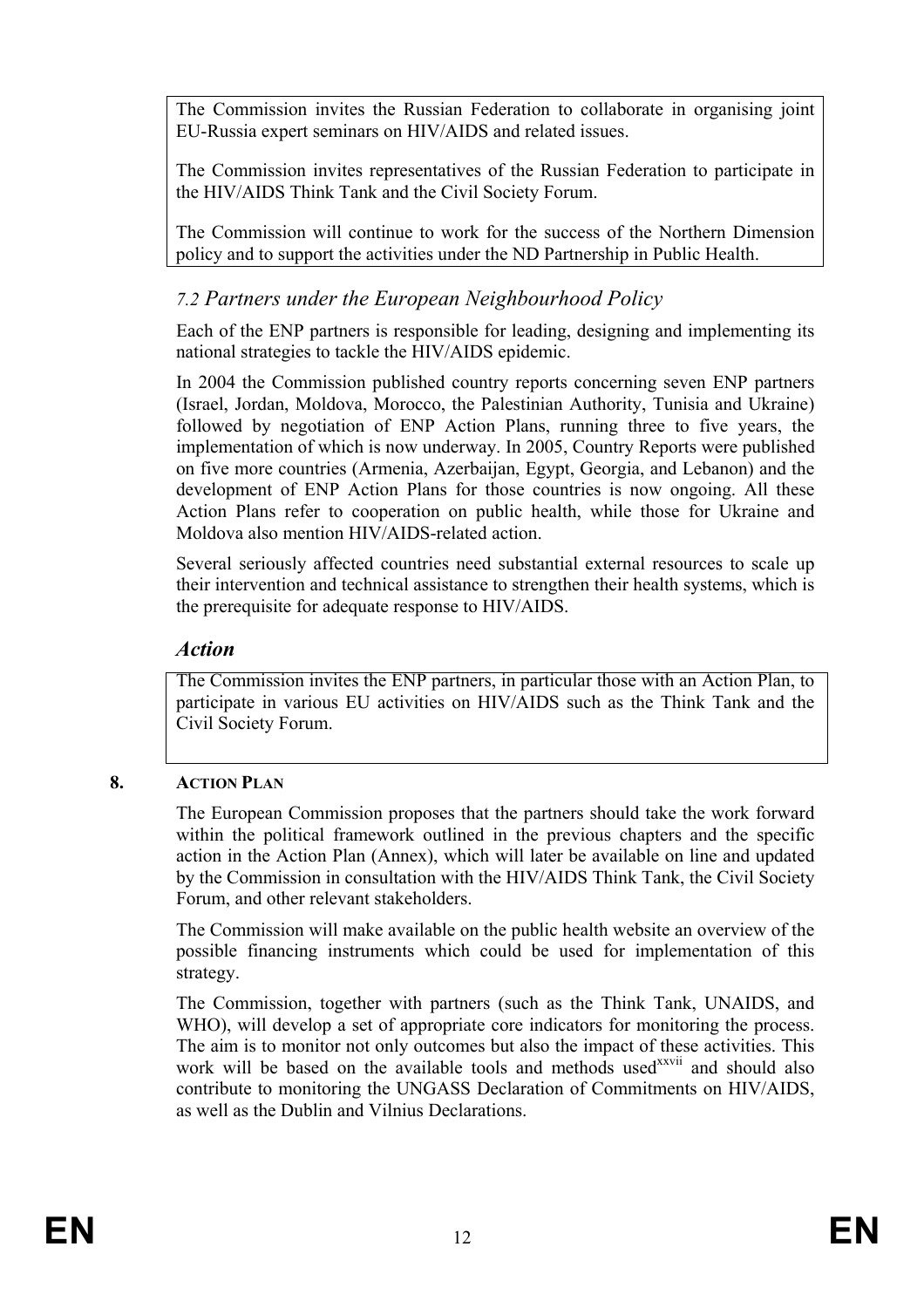| for <sub>l</sub><br>Area<br>action   | Action                                                                | Indicative<br>timetable         | Outcome                                                     | Main players                                           |
|--------------------------------------|-----------------------------------------------------------------------|---------------------------------|-------------------------------------------------------------|--------------------------------------------------------|
|                                      |                                                                       | 1. Leadership and advocacy      |                                                             |                                                        |
| Human rights                         | Establish<br>working<br>a<br>conceptualise<br>group to                | Second half<br>of 2006          | Proposal for a list<br>of<br>priorities<br>for              | Civil society                                          |
|                                      | problems<br>and<br>define<br>where action at EU level<br>is needed    |                                 | action                                                      | <b>HIV/AIDS</b><br>Think<br>Tank                       |
|                                      |                                                                       |                                 |                                                             | Commission                                             |
|                                      |                                                                       |                                 |                                                             | Neighbouring<br>countries                              |
|                                      | Organise a Conference on<br><b>HIV/AIDS</b><br>and<br>human<br>rights | Spring 2007                     |                                                             | Council<br>Presidency<br>Commission                    |
|                                      |                                                                       |                                 |                                                             | <b>Member States</b>                                   |
|                                      |                                                                       |                                 |                                                             | Neighbouring<br>countries                              |
|                                      |                                                                       |                                 |                                                             | Partners                                               |
|                                      |                                                                       | 2. Involvement of civil society |                                                             |                                                        |
| Participation in<br>policy           | HIV/AIDS Civil Society<br>Forum                                       | Twice<br>a<br>year              |                                                             | Commission                                             |
| development<br>and<br>implementation |                                                                       |                                 |                                                             | <b>HIV/AIDS</b><br>civil<br>society<br>representatives |
| Participation in                     | Develop and implement a<br>training programme for                     | Ready<br>by<br>mid-2007         | Training<br>programme                                       | Commission                                             |
| prevention and<br>treatment          | NGOs with a view to<br>involvement<br>their<br>in                     |                                 | on<br>treatment<br>preparedness                             | <b>Member States</b>                                   |
|                                      | ARV treatment and in<br>prevention programmes                         |                                 | Training                                                    | Non-governmental<br>organisations                      |
|                                      |                                                                       |                                 | programme<br>on<br>prevention<br>with                       |                                                        |
|                                      |                                                                       |                                 | specific focus on<br>reduction<br>harm<br>measures for IDUs |                                                        |
|                                      | Implement the training                                                | From 2008                       | Number of NGO                                               | Commission                                             |
|                                      | programme                                                             | on                              | representatives<br>trained annually                         | <b>Member States</b>                                   |
|                                      |                                                                       |                                 |                                                             | <b>NGOs</b>                                            |

# Annex : Action Plan (as 29/11//2005)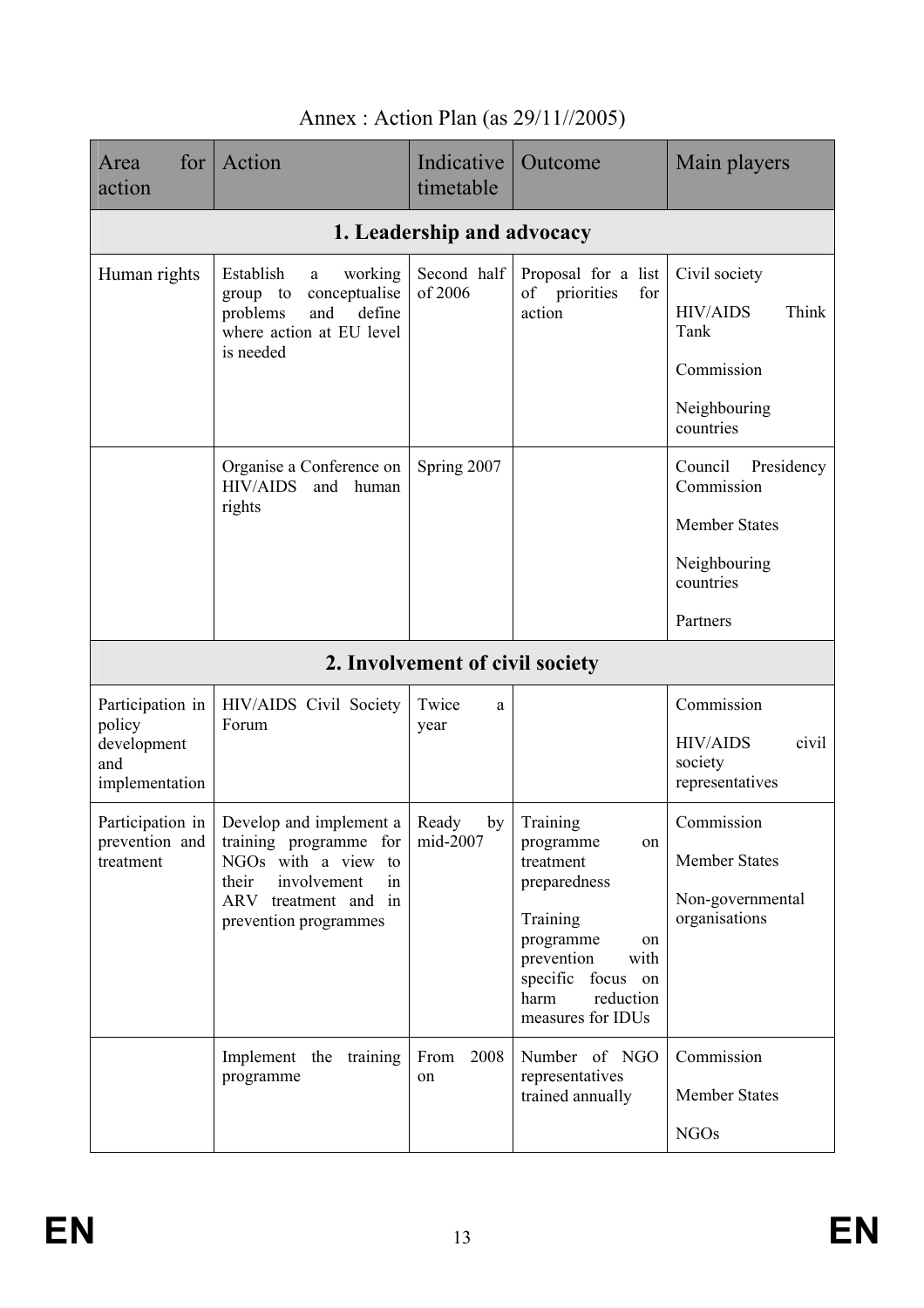| 3. Surveillance            |                                                                                         |                         |                                      |                      |
|----------------------------|-----------------------------------------------------------------------------------------|-------------------------|--------------------------------------|----------------------|
| for<br>Area<br>action      | Action                                                                                  | Indicative<br>timetable | Outcome                              | Main players         |
| Coverage of<br>data        | Complete the geographic<br>coverage of HIV case                                         | 2006                    | Complete<br>surveillance data        | ECDC/EuroHIV         |
|                            | reporting within the EU and                                                             |                         |                                      | <b>Member States</b> |
|                            | the WHO European region                                                                 |                         |                                      | WHO Euro             |
|                            | Complete the geographic<br>coverage of HIV single case                                  |                         |                                      |                      |
|                            | reporting within the EU and<br>the WHO European region                                  | 2008                    |                                      | ECDC/EuroHIV         |
|                            |                                                                                         |                         |                                      | <b>Member States</b> |
|                            |                                                                                         |                         |                                      | WHO Euro             |
| HIV-related<br>information | Reassess the objectives of<br>HIV/AIDS surveillance in                                  | 2006                    |                                      | ECDC/EuroHIV         |
|                            | order to gain information on<br>severe HIV-related                                      |                         |                                      | <b>Member States</b> |
|                            | morbidity, access to<br>diagnosis and treatment                                         |                         |                                      |                      |
| System<br>development      | Develop an integrated<br>database for HIV and AIDS<br>surveillance                      | 2007-2008               | Integrated<br>database               | ECDC/EuroHIV         |
| Developing<br>behavioural  | Start with establishing an                                                              | 2006                    | Inventory<br>of<br>available methods | ECDC/EuroHIV         |
| data                       | inventory of behavioural<br>surveys/surveillance already                                |                         |                                      | <b>Member States</b> |
| collection                 | existing in each country                                                                |                         |                                      | <b>UNAIDS</b>        |
|                            |                                                                                         |                         |                                      | <b>EMCDDA</b>        |
|                            | Establish a list of important                                                           | 2007-2009               | Data<br>on<br>behavioural<br>risk    | ECDC/EuroHIV         |
|                            | prevention indicators to be<br>collected on an annual basis                             |                         | factors                              | <b>Member States</b> |
|                            | (e.g. % of IDUs sharing<br>equipment in the past x                                      |                         |                                      | <b>UNAIDS</b>        |
|                            | months, % of MSM having<br>unprotected anal intercourse<br>at last sex)                 |                         |                                      | <b>EMCDDA</b>        |
| Sentinel<br>surveillance   | Facilitate the setting-up of                                                            | 2006                    | Number<br>of<br>countries<br>with    | ECDC/EuroHIV         |
| for<br>early<br>warning    | sentinel surveillance in high-<br>risk groups in countries with<br>a low-level epidemic |                         | sentinel<br>surveillance             | Countries concerned  |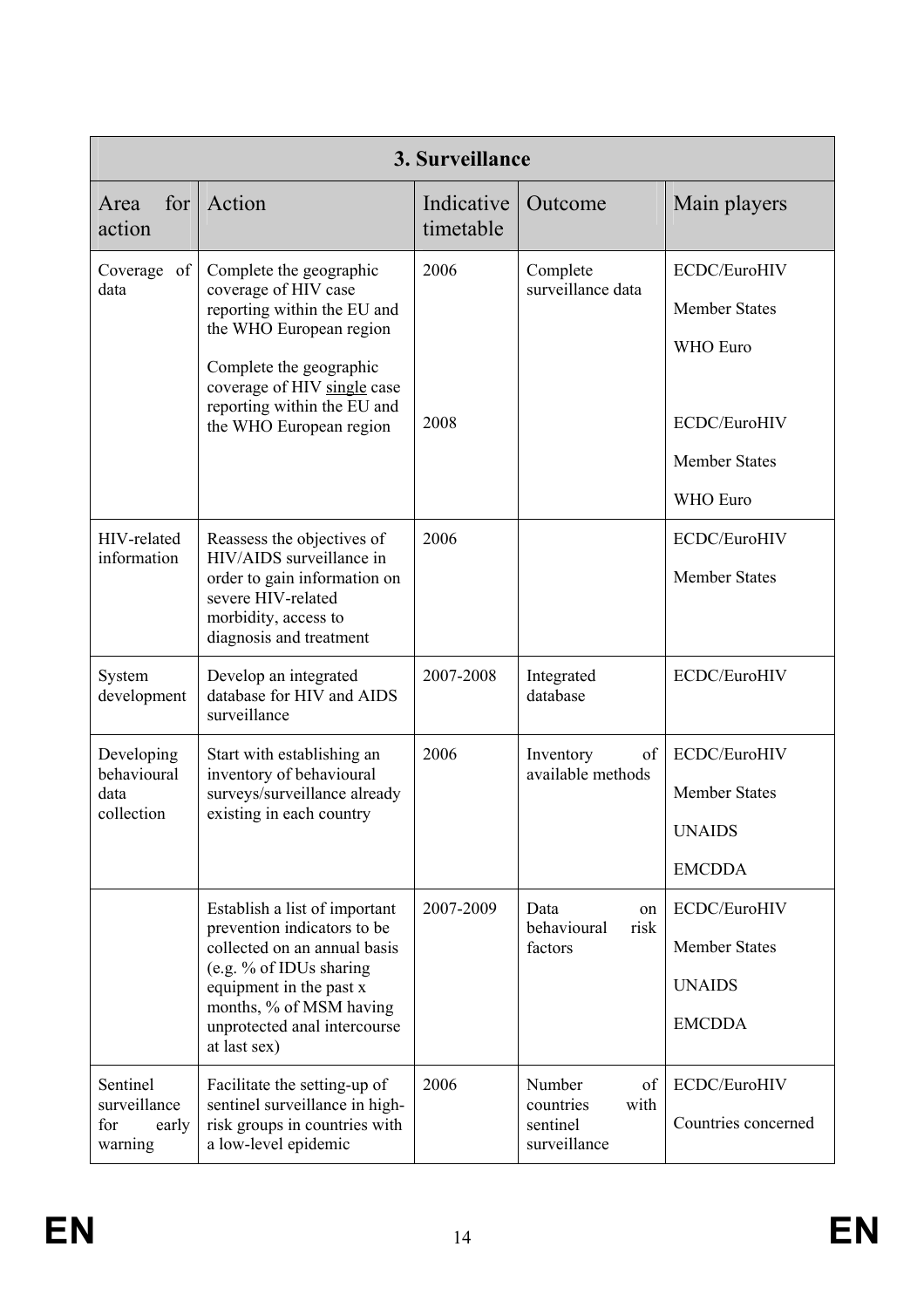| <b>HIV</b><br>incidence      | Estimate HIV incidence in<br>Europe                                                                                                                                                                              | 2007                     | True<br><b>HIV</b><br>incidence<br>in<br>Europe                                              | ECDC/EuroHIV<br><b>WHO</b> Euro                    |
|------------------------------|------------------------------------------------------------------------------------------------------------------------------------------------------------------------------------------------------------------|--------------------------|----------------------------------------------------------------------------------------------|----------------------------------------------------|
|                              |                                                                                                                                                                                                                  | 3. Surveillance (cont'd) |                                                                                              |                                                    |
| for<br>Area<br>action        | Action                                                                                                                                                                                                           | Indicative<br>timetable  | Outcome                                                                                      | Main players                                       |
| <b>HIV</b><br>prevalence     | Provide HIV prevalence<br>estimates for Europe                                                                                                                                                                   | 2006                     | prevalence<br><b>HIV</b><br>estimates<br>for<br>individual<br>countries                      | ECDC/EuroHIV<br>WHO Euro, UNAIDS                   |
| Data<br>protection           | Work with<br>the<br>Member<br>States to identify possible<br>practical problems with the<br>protection of personal data<br>and with the free movement<br>of such data in the context of<br>HIV/AIDS surveillance | 2006-2007                |                                                                                              | Commission<br>ECDC/EuroHIV<br><b>Member States</b> |
| Development<br>of resistance | Facilitate Europe-wide<br>surveillance on HIV drug<br>resistance                                                                                                                                                 | 2007-2008                | Number<br>of<br>countries<br>implementing<br>national HIV drug<br>resistance<br>surveillance | ECDC/EuroHIV<br>Commission<br><b>Member States</b> |

| 4. Prevention of new HIV infections |                                                                                                                                                                               |                         |                                                                                                                            |                                                                                                           |  |
|-------------------------------------|-------------------------------------------------------------------------------------------------------------------------------------------------------------------------------|-------------------------|----------------------------------------------------------------------------------------------------------------------------|-----------------------------------------------------------------------------------------------------------|--|
| Area for action                     | Action                                                                                                                                                                        | Indicative<br>timetable | Outcome/indicator                                                                                                          | Main players                                                                                              |  |
| Sexual transmission                 | Develop innovative<br>$\left  \right $<br>strategy to promote safe<br>and address the<br>sex<br>increase in risk-taking<br>behaviour among youth<br>2) Implement the strategy | $2006-$<br>2009-        | Innovative safe<br>$\left( \right)$<br>sex<br>strategy developed<br>Number of countries<br>2)<br>implementing the strategy | Commission<br><b>Member States</b><br>society<br>Civil<br>organisations<br>International<br>organisations |  |
| Mother-to-child<br>transmission     | Report on the state of<br>play in Europe                                                                                                                                      | 2006                    | Report followed by an<br>action plan                                                                                       | Commission<br>ECDC/EuroHIV                                                                                |  |
| Harm reduction                      | Monitor implementation<br>of<br>the<br>Council<br>Recommendation<br>of                                                                                                        | 2007                    | Report                                                                                                                     | Commission<br><b>Member States</b>                                                                        |  |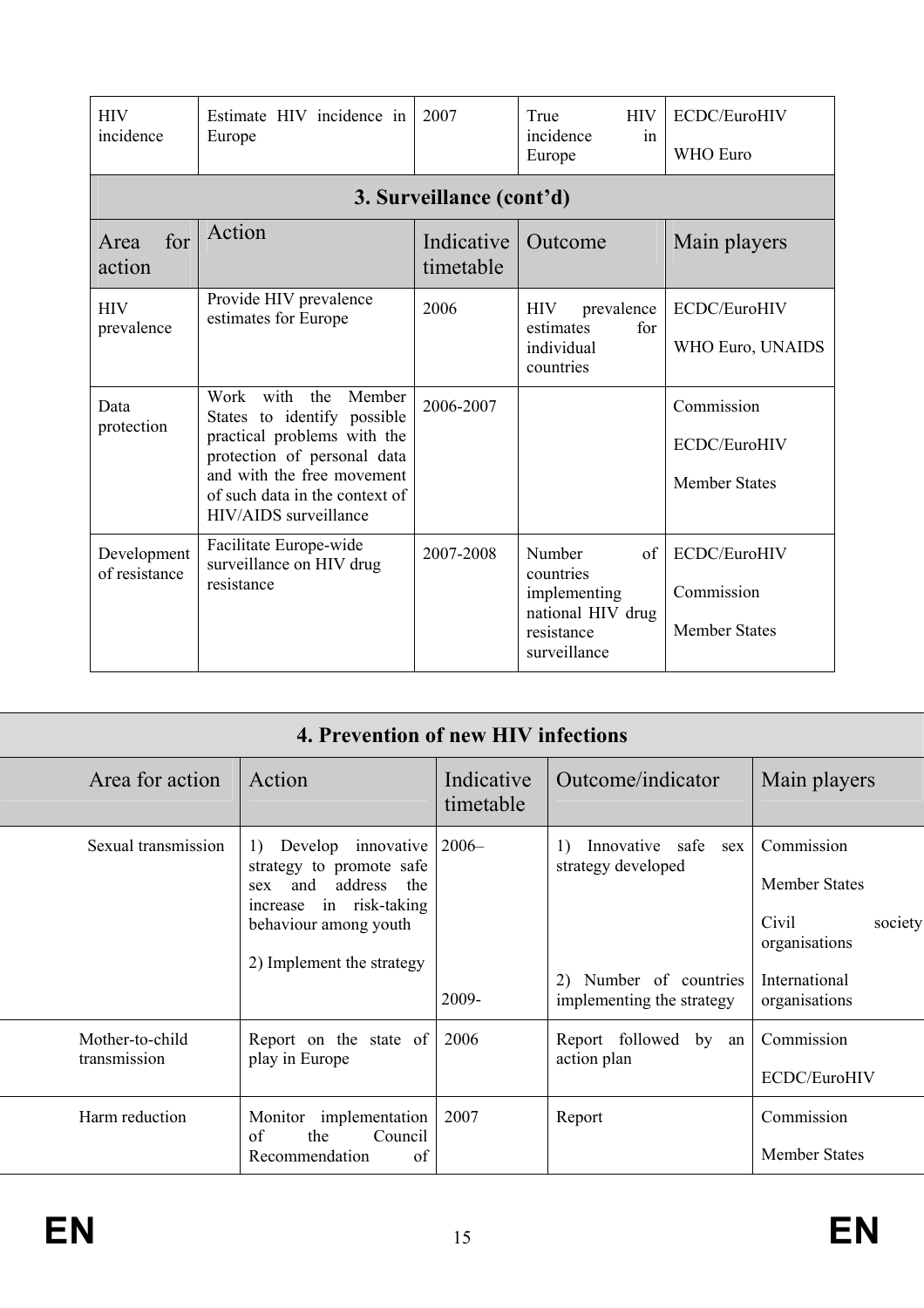|                                           | 18 June 2003                                                                                                                                                                                                                                                                                                             |                                                                       |                                                                                             |                                                                                                        |
|-------------------------------------------|--------------------------------------------------------------------------------------------------------------------------------------------------------------------------------------------------------------------------------------------------------------------------------------------------------------------------|-----------------------------------------------------------------------|---------------------------------------------------------------------------------------------|--------------------------------------------------------------------------------------------------------|
| <b>Blood</b>                              | Monitor<br>the<br>data<br>by Member<br>compiled<br><b>States</b><br>under<br>the<br>Commission Directive on<br>traceability and adverse<br>and<br>events<br>reactions<br>(adoption expected<br>in<br>September 2005) related<br>to transmission of HIV<br>(and other diseases) by<br>blood<br>blood<br>and<br>components | Annual<br>reporting<br>to<br>Commission<br>to begin by<br>end of 2007 | Report                                                                                      | <b>Member States</b><br>Commission                                                                     |
| Youth                                     | Include<br>youth<br>as<br>a<br>priority target group for<br>the development of public<br>health intervention                                                                                                                                                                                                             | 2006-                                                                 |                                                                                             | Commission<br><b>Member States</b><br>Civil society<br>organisations<br>International<br>organisations |
| Prisoners                                 | Develop HIV prevention<br>strategies for prisons<br>Identify best practices for<br>HIV prevention in prisons<br>in Europe                                                                                                                                                                                                | 2006-                                                                 | HIV prevention strategies<br>developed for prisons                                          | Commission<br>Member States<br>Civil<br>society<br>organisations<br>International<br>organisations     |
| Population-wide<br>information            | EBU "European health   2006<br>information platform"                                                                                                                                                                                                                                                                     |                                                                       | Material for media<br>Information website with<br>updates, ready for use by<br>TV and radio | EBU and its partners<br>Commission<br><b>Member States</b>                                             |
| Awareness-raising<br>among general public | Bring visibility<br>1)<br>to<br>HIV/AIDS in Europe<br>2) Link Europe into the<br>World AIDS Campaign<br>Promote prevention<br>3)<br>and<br>Voluntary<br>Counselling and Testing                                                                                                                                          | 2006-2009<br>May<br>June/July<br>December                             | One to three EU-led events<br>on HIV/AIDS every year                                        | Commission<br><b>Member States</b><br>ECDC/EuroHIV<br><b>WAC</b><br>Other partners                     |
| Education                                 | 1) Organise a consensus<br>meeting on best practice                                                                                                                                                                                                                                                                      | 2006                                                                  | 1) Consensus report                                                                         | Commission                                                                                             |

Ξ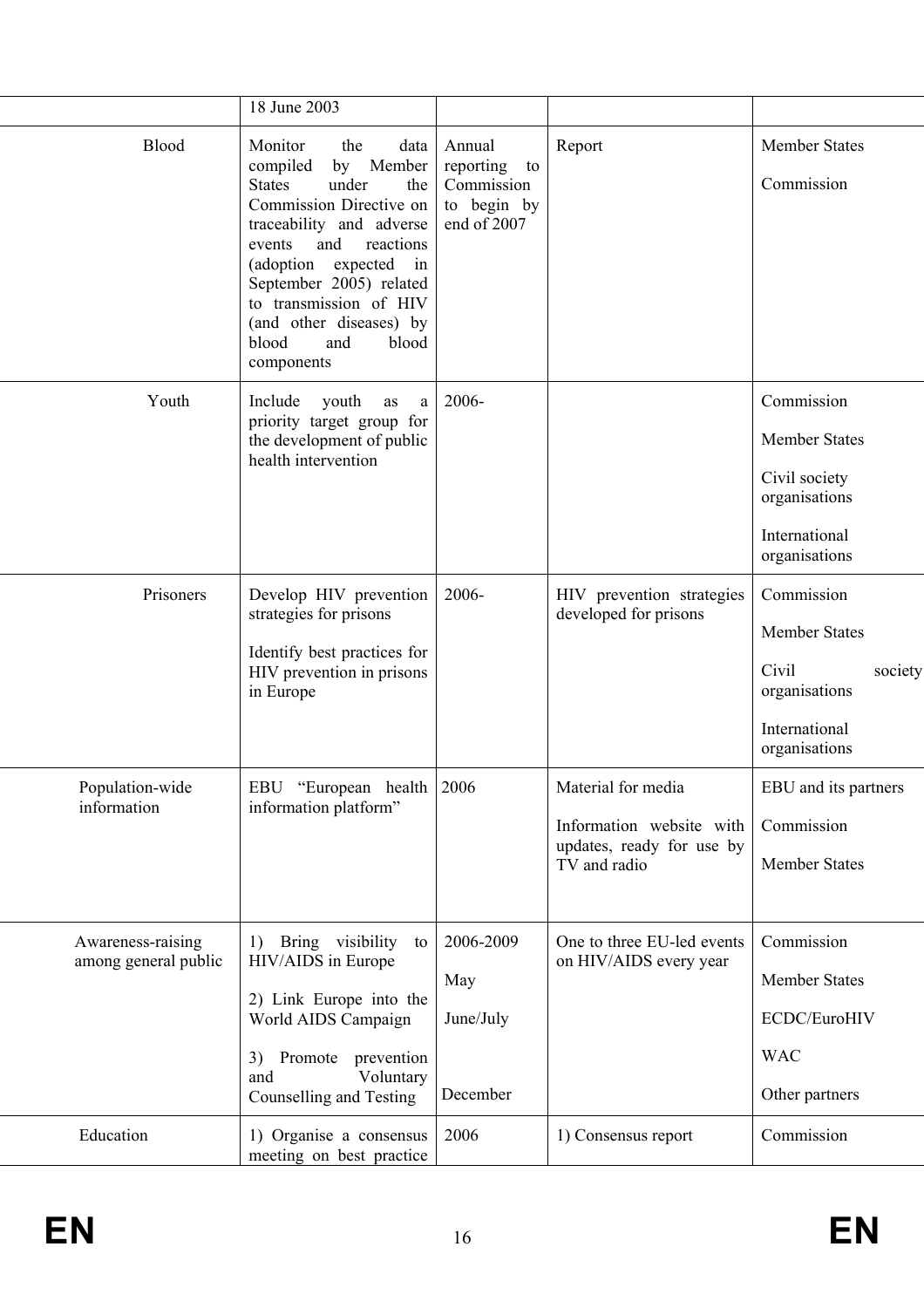| <b>HIV/AIDS</b><br>peer<br>on<br>education                           |           |                                                                                                    | <b>Member States</b>           |
|----------------------------------------------------------------------|-----------|----------------------------------------------------------------------------------------------------|--------------------------------|
| training<br>Develop a<br>2)<br>module for HIV/AIDS<br>peer education | 2006-2007 | 2) Training module                                                                                 | WHO, UNAIDS, other<br>partners |
| 3) Implement the training<br>module                                  | 2007-2009 | Number of national<br>3)<br>HIV/AIDS focal points<br>education<br>and<br>peer<br>officials trained |                                |
|                                                                      |           |                                                                                                    |                                |

| 5. Treatment, care and support                         |                                                                                                                                                                                                                               |                         |                                                                                          |                                                   |
|--------------------------------------------------------|-------------------------------------------------------------------------------------------------------------------------------------------------------------------------------------------------------------------------------|-------------------------|------------------------------------------------------------------------------------------|---------------------------------------------------|
| Area<br>action                                         | for Action                                                                                                                                                                                                                    | Indicative<br>timetable | Outcome                                                                                  | Main players                                      |
| of<br>Access<br>vulnerable<br>groups<br>to<br>services | Prepare<br>1)<br>European<br>a<br>best<br>inventory<br>on<br>practices/know-how on drug<br>treatments<br>guidelines/best<br>Prepare<br>2)<br>practices<br>access<br>on<br>to<br>for<br>vulnerable<br>treatment<br>populations |                         | 1) Inventory of<br>best practices<br>Guidelines<br>2)<br>access<br>to<br>on<br>treatment | Commission<br><b>Member States</b>                |
|                                                        | Support<br>capacity-building<br>among service providers to<br>improve access for vulnerable<br>groups<br>Continue the development of<br>European<br>curricula/training<br>modules                                             | $2006 -$                | Training<br>programme for<br>service<br>providers                                        | Commission<br><b>Member States</b>                |
| Treatment<br>preparedness                              | patient-friendly<br>Develop<br>information on treatment                                                                                                                                                                       |                         | Number<br>of<br>information<br>packages<br>developed                                     | Commission<br><b>Member States</b><br><b>NGOs</b> |
|                                                        | Develop a training module on<br>treatment preparedness                                                                                                                                                                        | 2006-                   | Training<br>module<br><sub>on</sub><br>adherence                                         | Commission<br><b>Member States</b><br><b>NGOs</b> |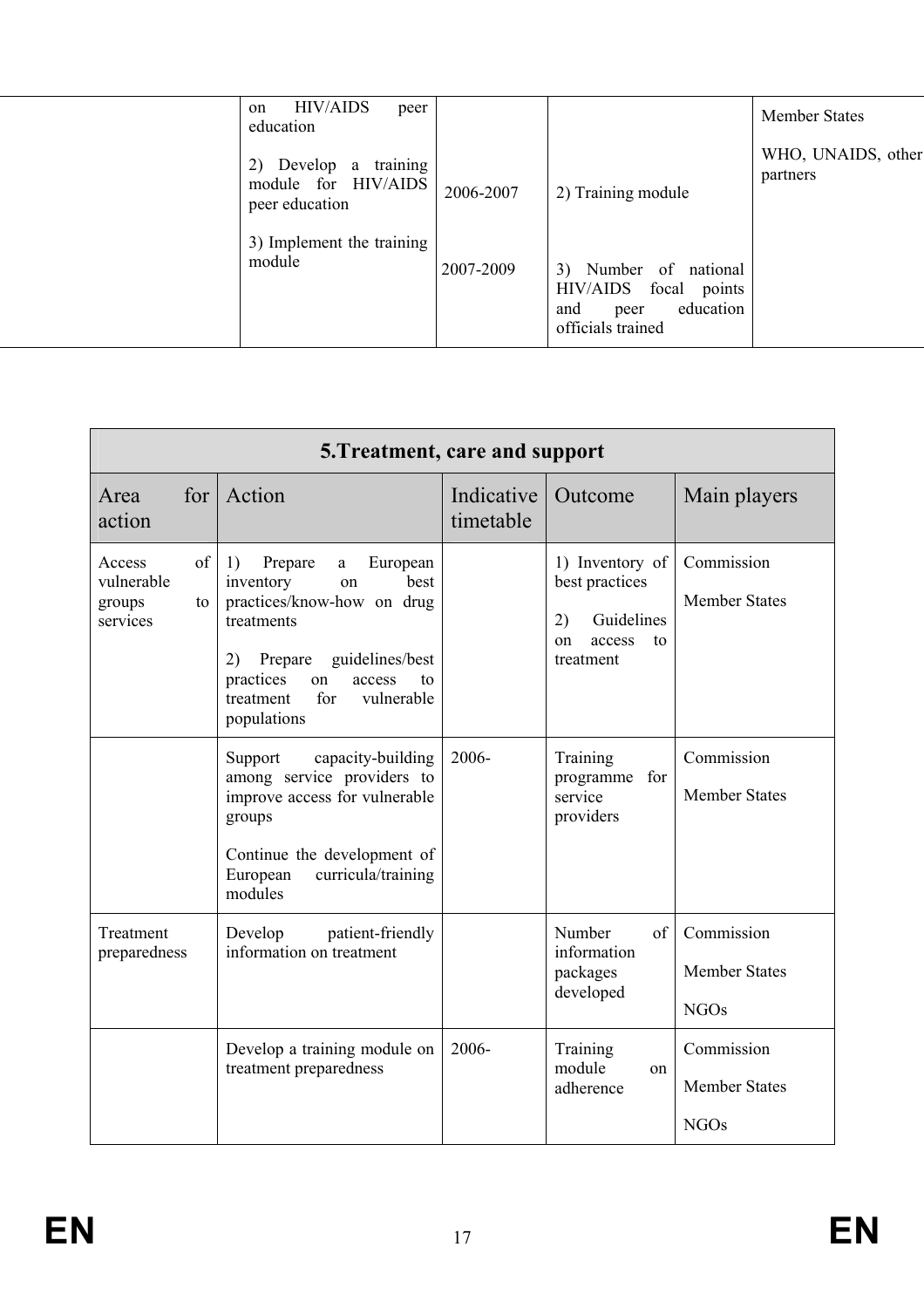| Service<br>standards                                                | Provide a toolkit for Member<br>for<br><b>States</b><br>developing<br><b>HIV/AIDS</b><br>comprehensive<br>services                        | 2006- | Toolkit<br>for<br>service<br>standards                             |                                                                                                    |
|---------------------------------------------------------------------|-------------------------------------------------------------------------------------------------------------------------------------------|-------|--------------------------------------------------------------------|----------------------------------------------------------------------------------------------------|
| Affordable<br><b>ARV</b>                                            | Continue exploring possible<br>solutions                                                                                                  |       | Feasible<br>solution<br>$\mathsf{to}$<br>reduce the cost<br>of ARV | Commission<br>Pharmaceutical<br>industry<br>Member<br><b>States</b><br>concerned                   |
| Laboratory<br>capacity<br>of<br>Training<br>personnel               | Integrate<br>curricula<br>of<br>in<br>university<br>and<br>continuing<br>medical education                                                |       |                                                                    | Commission,<br>ECDC,<br>Universities,<br>Medical<br>associations,<br>ESCMID,<br><b>WHO</b><br>Euro |
| Networking<br>of  <br>laboratories for<br>susceptibility<br>testing | Establish<br>Europe-wide<br>$\mathbf{a}$<br>of<br>national<br>network<br>laboratories<br>[reference]<br>for<br>HIV susceptibility testing |       | <b>Network</b><br>of<br>specialist<br>laboratories<br>established  | <b>ECDC</b><br><b>Member States</b>                                                                |
| Upgrading<br>national<br>laboratories                               | Assess the needs [training,<br><b>HIV</b><br>equipment,<br>$etc.$ ]<br>in<br>laboratories at national level                               |       | Number<br>of<br>national<br>inventories<br>ready                   | <b>Member States</b><br><b>ECDC</b>                                                                |

| 6. Research                                   |                                                                                                                |                         |                                                                                                                                                                                      |                                                                             |  |
|-----------------------------------------------|----------------------------------------------------------------------------------------------------------------|-------------------------|--------------------------------------------------------------------------------------------------------------------------------------------------------------------------------------|-----------------------------------------------------------------------------|--|
| Area for action                               | Action                                                                                                         | Indicative<br>timetable | Outcomes                                                                                                                                                                             | Main<br>players                                                             |  |
| Advance treatment                             | Establish<br>European<br>a<br>network of clinical trials<br>therapeutic<br>new<br>on<br>approaches to HIV/AIDS | 2006-2010               | New strategies for<br>the management of<br>HIV infection                                                                                                                             | <b>Member States</b><br>Commission                                          |  |
| Facilitate<br>vaccine/microbicide<br>research | Establish<br>European<br>a<br>network<br>for<br>vaccine/microbicide<br>research                                | 2006-2010               | Standardisation<br>of<br>HIV research tools;<br>new<br>vaccine/microbicide<br>candidates;<br>closer<br>European<br>collaboration<br>with<br>global<br>research<br>initiatives<br>and | Commission<br><b>Member States</b><br>Research<br>centres<br>Industry, SMEs |  |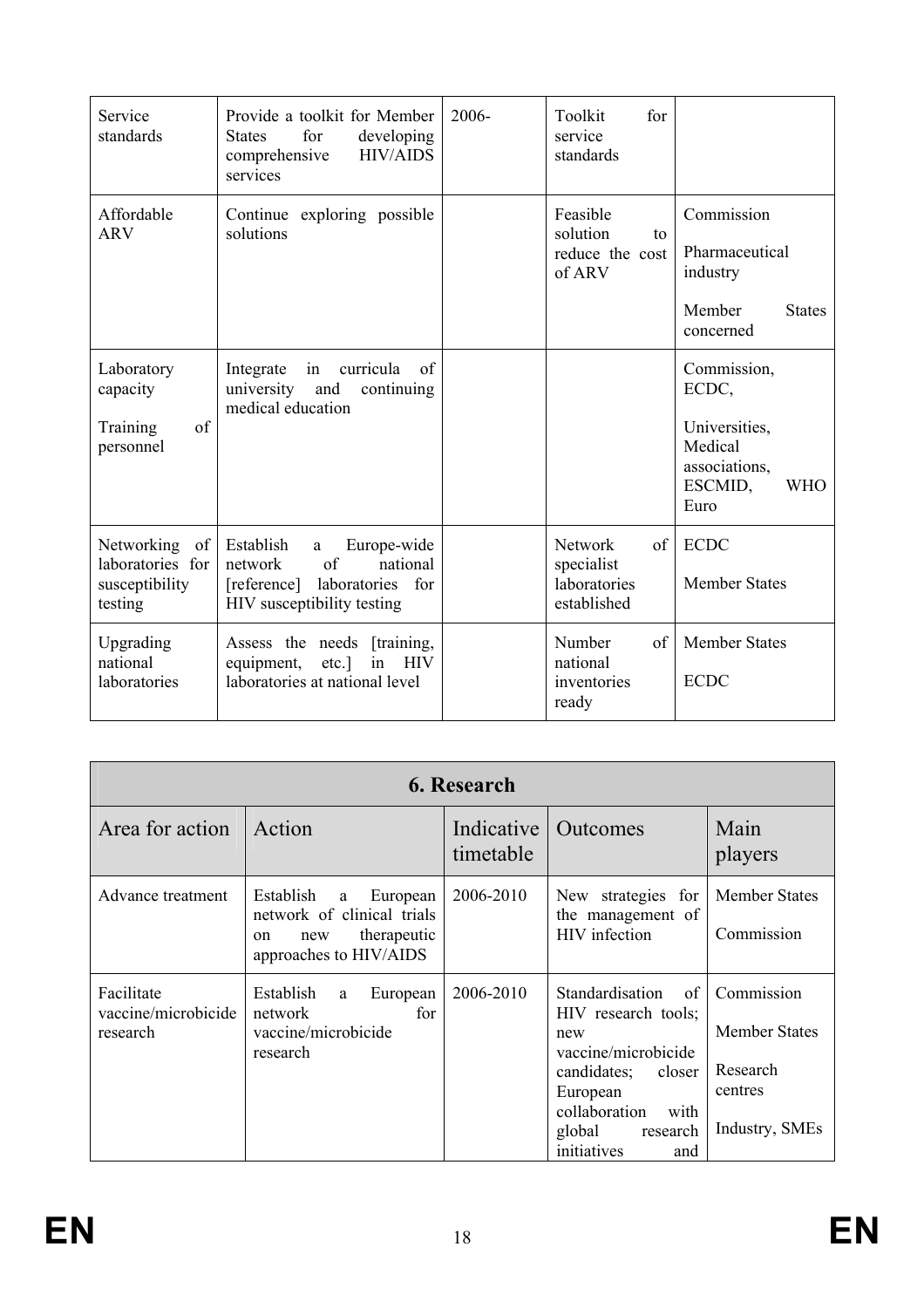|                |                                                                         | partnerships                                                       |                                                        |
|----------------|-------------------------------------------------------------------------|--------------------------------------------------------------------|--------------------------------------------------------|
| Cohort studies | Set up a network of 2006-2009<br>European cohort studies<br>on HIV/AIDS | New<br>options to overcome<br>resistance to HIV<br>drugs; $PMTCT1$ | treatment   Commission<br>Clinical<br>research centres |

1

<sup>&</sup>lt;sup>1</sup> Prevention of mother-to-child transmission.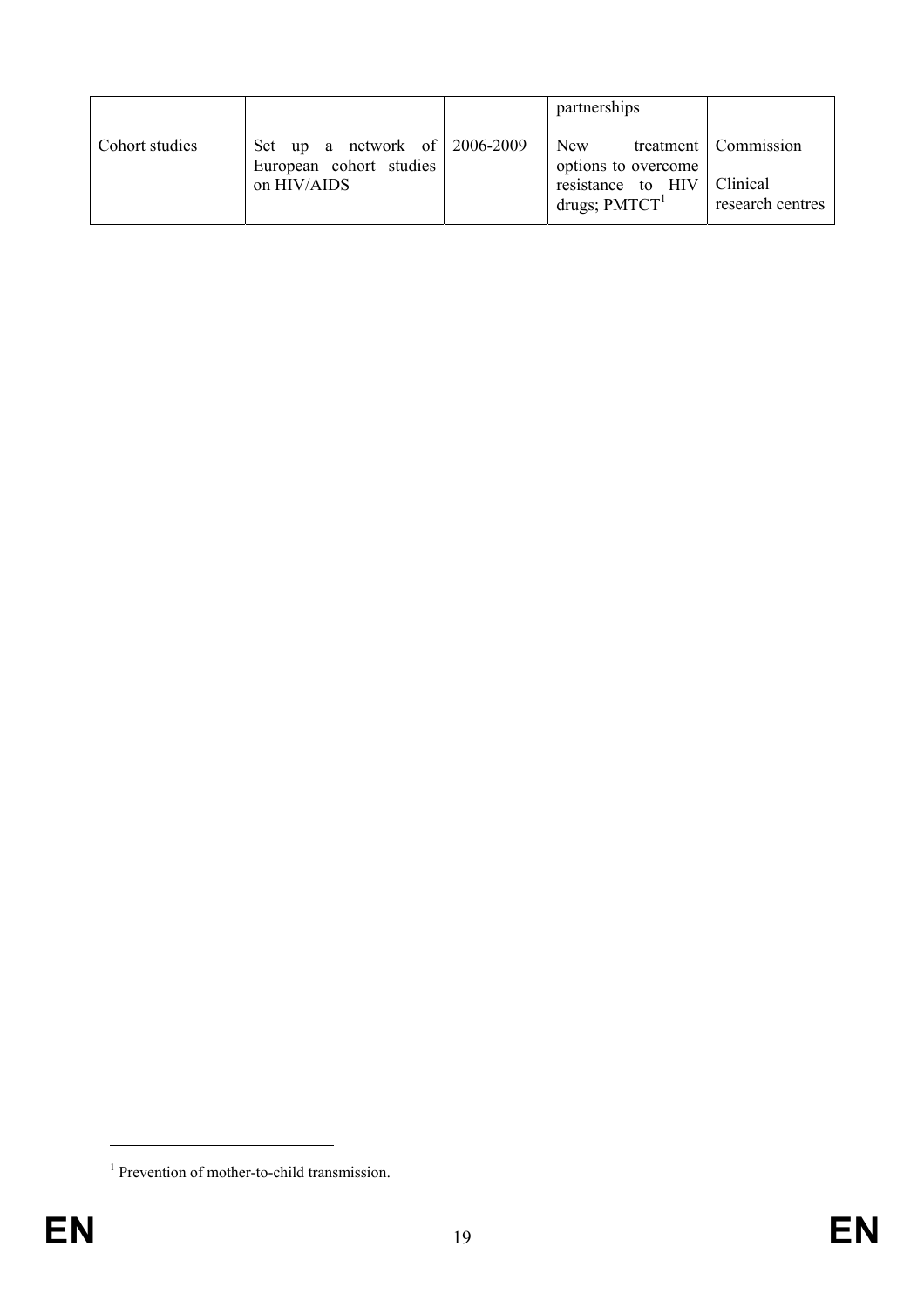| 7. Neighbouring countries                                                                                          |                                                                                                                                                                                              |                                    |                                                        |                                                                                    |
|--------------------------------------------------------------------------------------------------------------------|----------------------------------------------------------------------------------------------------------------------------------------------------------------------------------------------|------------------------------------|--------------------------------------------------------|------------------------------------------------------------------------------------|
| for  <br>Area<br>action                                                                                            | Action                                                                                                                                                                                       | Indicative<br>timetable            | Outcomes                                               | Main players                                                                       |
| <b>Russian Federation</b>                                                                                          |                                                                                                                                                                                              |                                    |                                                        |                                                                                    |
|                                                                                                                    | the<br>EC participation<br>in<br>work<br>of the<br>Country<br><b>Coordinating Mechanism</b>                                                                                                  | 2006-                              |                                                        | <b>EC</b> Delegation<br><b>Russian Federation</b><br><b>CCM</b>                    |
| Expert<br>meetings<br>on<br>HIV/AIDS-<br>related issues                                                            | Organise<br>1)<br>an<br>expert<br>meeting on HIV/AIDS<br>Finnish<br>2)<br>Presidency<br>meeting                                                                                              | 1) 2006<br>2)<br>September<br>2006 |                                                        | 1) Commission<br><b>Russian Federation</b><br>Partners<br>2) Council<br>Presidency |
|                                                                                                                    | <b>European Neighbourhood Policy partners</b>                                                                                                                                                |                                    |                                                        |                                                                                    |
|                                                                                                                    | EC participation<br>in the<br>of the<br>work<br>Country<br><b>Coordinating Mechanism</b>                                                                                                     | 2006-                              |                                                        | <b>EC</b> Delegation<br><b>CCM</b><br><b>ENP Partners</b>                          |
| <b>ENP</b><br>Invite<br>partners to EU<br>activities                                                               | 1) Invite ENP partners to<br>Think Tank meetings<br>on<br>specific topics<br>2) Invite ENP partners to<br>HIV/AIDS-related<br>meetings/conferences                                           | 2006-                              | Exchange<br>of<br>information<br>and<br>best practises | Commission<br><b>Member States</b><br><b>NGOs</b><br>Partners                      |
| Surveillance                                                                                                       | Ensure<br>that<br>networks<br>increasingly cover Southern<br>Mediterranean countries                                                                                                         | 2009                               | Surveillance data<br>available                         | <b>ECDC</b><br>EpiSouth                                                            |
| Explore<br>the<br>for<br>scope<br>specific<br><b>HIV/AIDS</b><br>meetings<br>targeted<br>at<br><b>ENP</b> partners | Hold exploratory meeting<br>with<br><b>ENP</b><br>Partners<br>$\lim$<br>particular those with<br>an<br><b>ENP</b> Action Plan]<br>Hold a series of follow-up<br>meetings on specific topics, | 2007<br>2008-                      | Exchange<br>of<br>information<br>and<br>best practises | Commission<br><b>Member States</b><br>Partners                                     |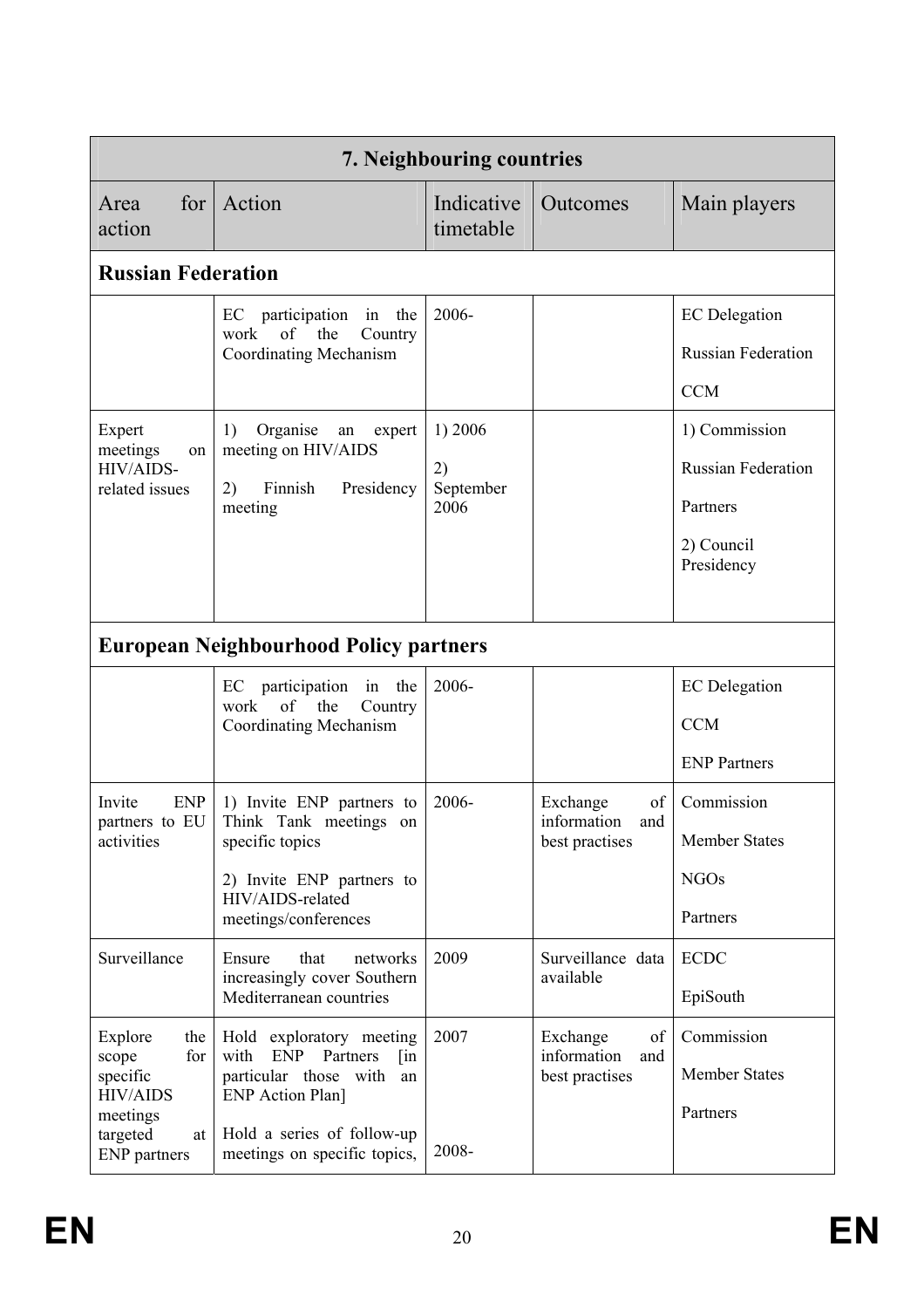| countries or regions |  |  |
|----------------------|--|--|
|                      |  |  |

v In this document the specific vulnerable groups are defined for each of the priority areas, but it should be noted that they may differ, depending on the state of the HIV/AIDS epidemic and economic and cultural setting in the particular area of concern.

 $\vec{v}$  The institutional forms of civil society are distinct from those of the state, family and market and civil society commonly embraces a diversity of spaces, stakeholders and institutional forms, of varying degrees of formality, autonomy and power. Civil societies are often populated by organisations such as registered charities, development non-governmental organisations, community groups, women's organisations, faith-based organisations, professional associations, trade unions, self-help groups, social movements, business associations, coalitions and advocacy groups.  $\frac{http://www.lse.ac.uk/}{http://www.lse.ac.uk/}$ .<br>v<sup>ii</sup> These are private, non-profit organisations based in and working in local communities. Normally they are

created in response to some particular need or situation (high unemployment rate - employment promotion) in the community and work is done by local people.

viii www.weforum.org/globalhealth/globalsurvey.<br>ix http://www.unice.org/Content/Default.asp?.<br>x http://www.eurohiv.org

1

<sup>xiii</sup> European Centre for Disease Prevention and Control, http://www.ecdc.eu.int/ and Research FP5 supported SPREAD –programme, http://www.umcutrecht.nl/afdeling/index.asp?dep=9

xv Stover, J., Walker, N., Garnett, G. P., et al. Can we reverse the HIV/AIDS pandemic with an expanded response? Lancet 2002; 360(9326):73-77.

xvi Aceijas, C., Hickman, M., Stimson, G., Rhodes, T. Global overview of HIV among injecting drug users, AIDS 2004;18: 2295-2302.

<sup>xvii</sup> Global Illicit Drug Trends 2002, UNODC, 2003, Vienna.<br><sup>xviii</sup> Intensifying HIV prevention. UNAIDS policy position paper. UNAIDS/PCB 05.329, June 2005.

xix http://www.aids.lt/iac/<br>xx OJ C 169, 8.7.2005, p. 1. http://europa.eu.int/comm/health/ph\_determinants/life\_style/drug\_en.htm.<br>xxi OJ L 165, 3.7.2003, p 31.<br>xxii See Chapter 7.<br>xxiii <u>Research</u> methods that involve obs

of time with comparison of incidence rates in groups that differ in exposure levels.

xxiv http://europa.eu.int/comm/external\_relations/north\_dim/index.htm.<br>xxx<sub>i</sub> http://www.ndphs.org/index.php?cat=29143.<br>xxxii http://www.beac.st/.<br>xxxii UNAIDS (2005). Monitoring the Declaration of Commitment on HIV/AIDS: core indicators, Geneva: UNAIDS.

WHO/UNAIDS (2005). National AIDS programmes: A guide to monitoring and evaluating antiretroviral programmes. Geneva: WHO.

WHO/UNAIDS (2004). National AIDS programmes: A guide to monitoring and evaluating national HIV/AIDS care and support. Geneva: WHO.

<sup>&</sup>lt;sup>i</sup> Commission communication "A Coherent European Policy Framework for External Action to Confront HIV/AIDS, Malaria and Tuberculosis" (COM(2004)726). Commission communication (COM(2005) 179) "A European Programme for Action (PfA) to Confront HIV/AIDS, Malaria and Tuberculosis through External Action (2007-2011)".<br>
ii http://www.unaids.org/en/events/un+special+session+on+hiv aids.asp.

iii http://europa.eu.int/comm/health/ph\_threats/com/aids/keydocs\_aids\_en.htm.<br>iv European Neighbourhood Policy, EU/Russia Partnership and Cooperation Agreement (PCA).

OJ L 271, 09/10/2002, p.1 - 12.<br><sup>xii</sup>OJ L 142, 30/04/2004, P. 1 - 11. http://www.ecdc.eu.int.

xiv Surveillance based on selected population samples chosen to represent the relevant experience of particular groups (Last, JM edit A Dictionary of Epidemiology,  $4<sup>th</sup>$  edition, 2001), such as testing of blood for the purpose of monitoring the prevalence and trends in HIV infection among commercial sex workers in a city during six months.